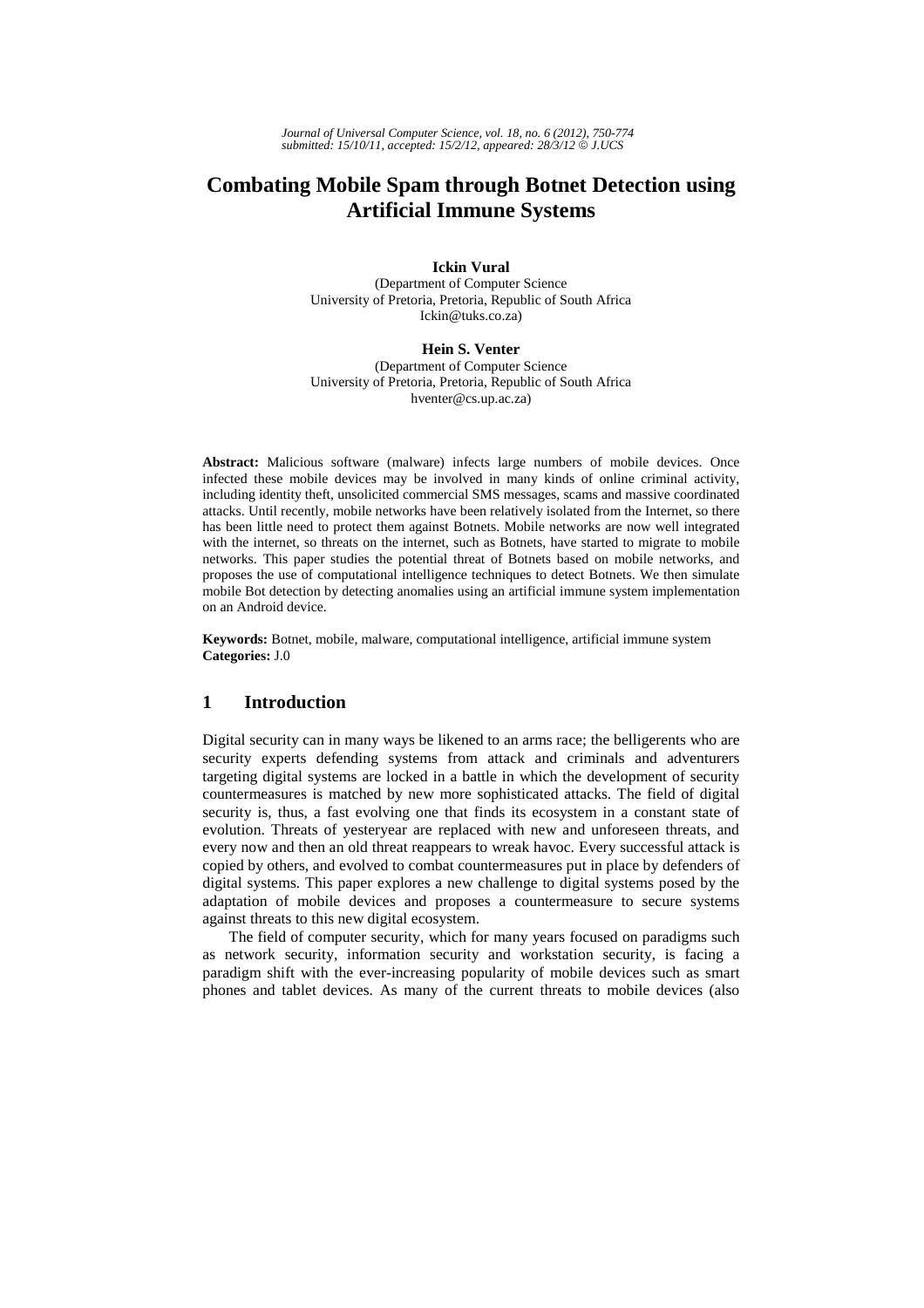known as cell phones or mobile phones) are similar to those that threaten desktop machines connected to the internet, many of the same solutions can be adapted to deal with mobile devices. Nevertheless, mobile devices present their own unique challenges such as a fragmented operating system market (such as Apple Os, Android, Windows mobile, BlackBerry OS etc.), a proliferation of manufactures building devices on different standards, as well as the more limited processing and data storage capabilities of mobile devices - security solutions have to be programmed with these limitations in mind. Several years ago, the word "spam" was used colloquially to represent unwanted junk email sent from desktop machines. The migration of computing from desktop devices to smart phones and tablets has lead to the appearance of threats such as spam that initially only affected computers. Spam is also no longer just limited to email. Various types of spam are encountered today, for example, Sms spam and instant messaging spam (SPIM). Various jurisdictions have implemented legislation to control spam. One particular example is the introduction of the Electronic Communications and Transactions Act, 2002 *(Acts Online, 2002)*. Unsolicited mail now has a legal definition and the sending of spam is prohibited. Spammers, if identified, are liable for a fine and/or prosecution. Thus, spammers will attempt to cover their trail to prevent identification.

There are a number of identity concealment techniques used by spammers. The most common is the use of Botnets, as the use of Botnets allows the spammer to send spam from devices that cannot be linked to him. The owner of the device usually has no idea that their machine has been compromised until their Internet connection is shut down by an Internet service provider (ISP). As most ISPs block bulk mail if they suspect it might be spam, the spammers who control these Botnets typically send low volumes of mail from numerous infected computers. It is done in this fashion so as not to arouse suspicions of bulk mail originating from a single computer.

The threat that this paper addresses is the migration of spamming Botnets onto mobile devices. Botnets are now capable of infecting mobile devices and using them to send mobile spam. Thus, a significant cause of spam email sent by Botnets could be a significant generator of spam SMSs in the very near future. Network forensics is the capture, recording, and analysis of network events in order to discover the source of problem incidents *(Garfinkel, S)*. The use of network forensics to detect Botnets has two primary drawbacks; firstly the analysis, which leads to the detection of Botnets, only happens after the spam message has already been sent. This is not ideal as people do not like receiving spam, and every spam Sms sent costs the device owner money. The second drawback is that the capture of packet information including user data raises privacy issues and in terms of the Electronic Communications Privacy Act (ECPA) ISPs are forbidden from eavesdropping or disclosing intercepted contents except with user permission, for limited operations monitoring, or under a court order *(Garfinkel, S)*. Their two drawbacks are the main focus of this paper. Thus, in order to address these problems, an approach for detecting spamming Botnets on mobile devices is proposed in order to detect Botnets with software residing on the mobile device and being capable of intercepting spam SMSs before they are sent.

The aim of this research is to introduce a novel way of combating a not much researched threat to mobile devices, namely Sms spam. The technique to be used is in the form of a software tool employing an artificial immune system that is installed on a mobile device and that detects spam SMSs being sent by malware or Botnets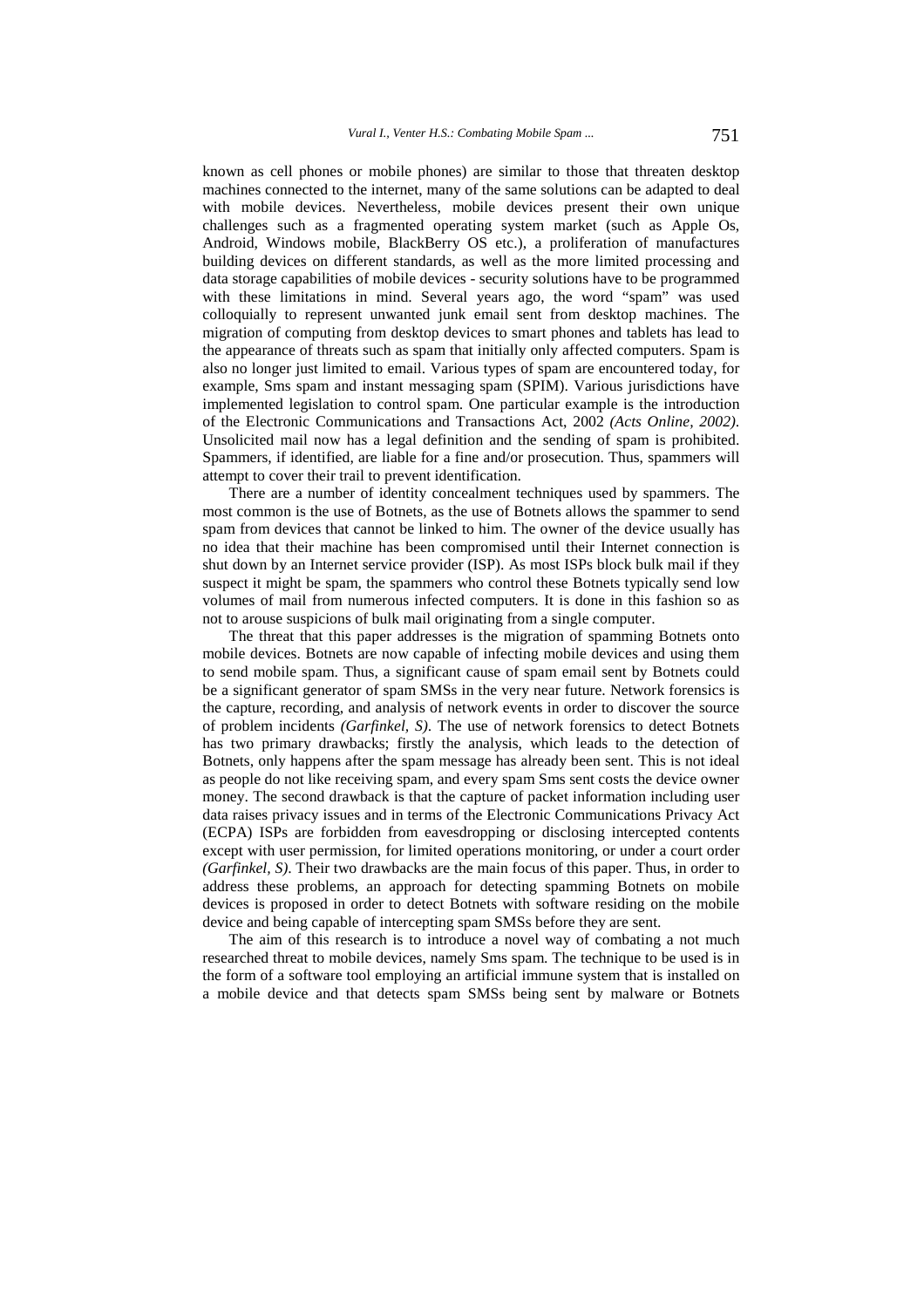installed on the device. The application must be capable of classifying Sms messages as spam and non-spam. The application should only stop those messages classified as being spam and allow those that are not classified as spam to be sent through. When starting this research we started of by asking what spam is and what the prevalence of Spam is in the mobile ecosystem. Questions such as the economic impact of spam were discussed; we studied how spam was sent. How spam was traced, anti spam techniques, spammer identification techniques and an in-depth study of Botnets. Once we identified mobile spam as the target of our research we needed to identify how mobile spam is sent, this required an understanding of how mobile Botnets functioned. We devised an application to monitor anomaly in Sms sending behaviour at a device level. This required choosing a computational intelligence technique to identify infected devices sending Spam. The implementation was programmed using an android emulator using the Java programming language, thus, knowledge of androids SDK had to be acquired.

More specifically, the paper is structured as follows: the background section introduces the topics of spam, Botnets, immune systems, anomaly detection and artificial immune systems. The following section introduces a model on combating mobile spam through Botnet detection using artificial immune systems. This is followed by a description of an artificial immune system prototype, the actual implementation of the prototype, a section where experimental results are tabulated and, finally, by a conclusion.

## **2 Background**

#### **2.1 Spam**

Unsolicited bulk email, otherwise known as spam, is an email sent to a large number of email addresses, where the owners of those addresses have not asked for or consented to receive the email *(Internet Service Providers)*. Spam is commonly used to advertise a service or a product. One of the most well-known examples of spam is an unsolicited email message from an unknown or forged address advertising Viagra *(Samples of Spam)*.

Figure 1 shows the different types of spam that are commonly encountered today. Email spam is the most common form of spam and the one that most people are most familiar with. Comment spam is of the kind that inflicts the comments section of newspaper websites, where adverts are inserted in the comments section. Messaging spam, also known as spam over instant messaging (SPIM) is of the kind of spam that one would receive over an instant messenger application such as Google Talk *(Earth Web)*. Mobile spam, which is discussed in more detail later in this paper, is spam received on one's mobile device in the form of SMSs. Voice over internet protocol (VOIP) spam is the kind of spam that one receives through automated voice messages over a VOIP phone *(R. Dantu and P. Kolan)*.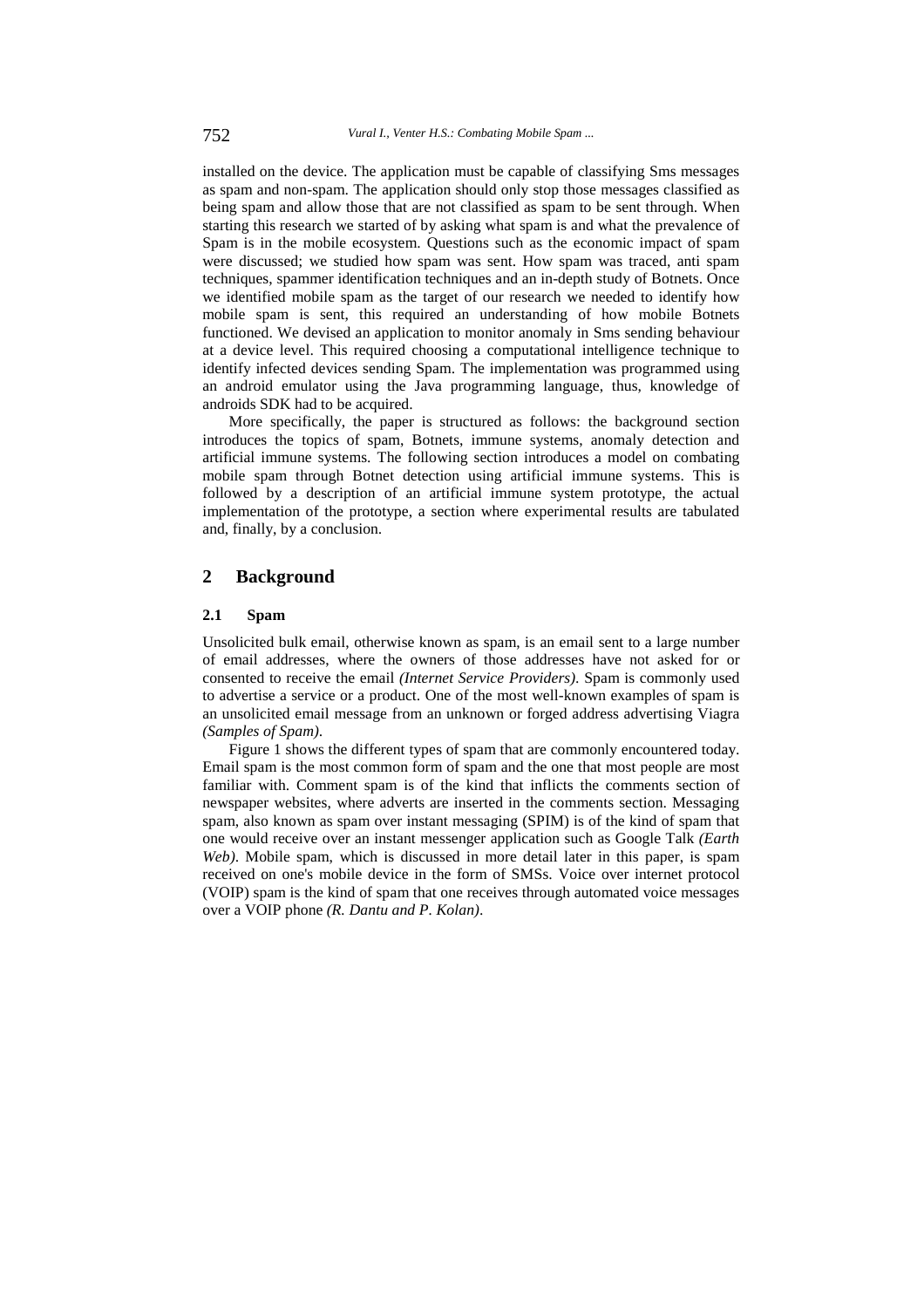

*Figure 1: Types of Spam* 

### **2.2 Spamming Botnets**

A Botnet is a network that consists of a set of machines that have been taken over by a spammer using Bot software Bot software (or Bots for short) is a kind of malware that is often distributed in the form of a Trojan horse *(Security.com)*. A Bot hides itself on its host machine and periodically checks for instructions from its human Botnet administrator. Botnets today are often controlled using Internet Relay Chat *(E. Cooke, F. Jahanian, and D. McPherson)*. The owner of the computer usually has no idea that his machine has been compromised until the user's Internet connection is shut down by an ISP. Most ISPs block bulk email if they suspect it is spam. The spammers who control these Botnets typically send low volumes of mail at any one time so as not to arouse suspicions. Thus, the spam email can often be traced to an innocent individual's network address and not the spammer's actual network address. Botnets are a prized commodity on the internet and hackers are often willing to rent their hard-earned bots for money.

While the number of Botnets appears to be increasing, the number of bots in each Botnet is actually dropping. In the past Botnets with over 80 000 infected machines were common *(E. Cooke, F. Jahanian, and D. McPherson)*. Currently Botnets with a few hundred to a few thousands infected machines are common. One reason for this decline in Bot numbers per Botnet is that smaller Botnets are more difficult to detect. Someone is more likely to notice a big Botnet and take steps to dismantle it *(Ryan Vogt, John Aycock, and Michael J. Jacobson)*. It has also been suggested that the wider availability of broadband access makes smaller Botnets as capable as the larger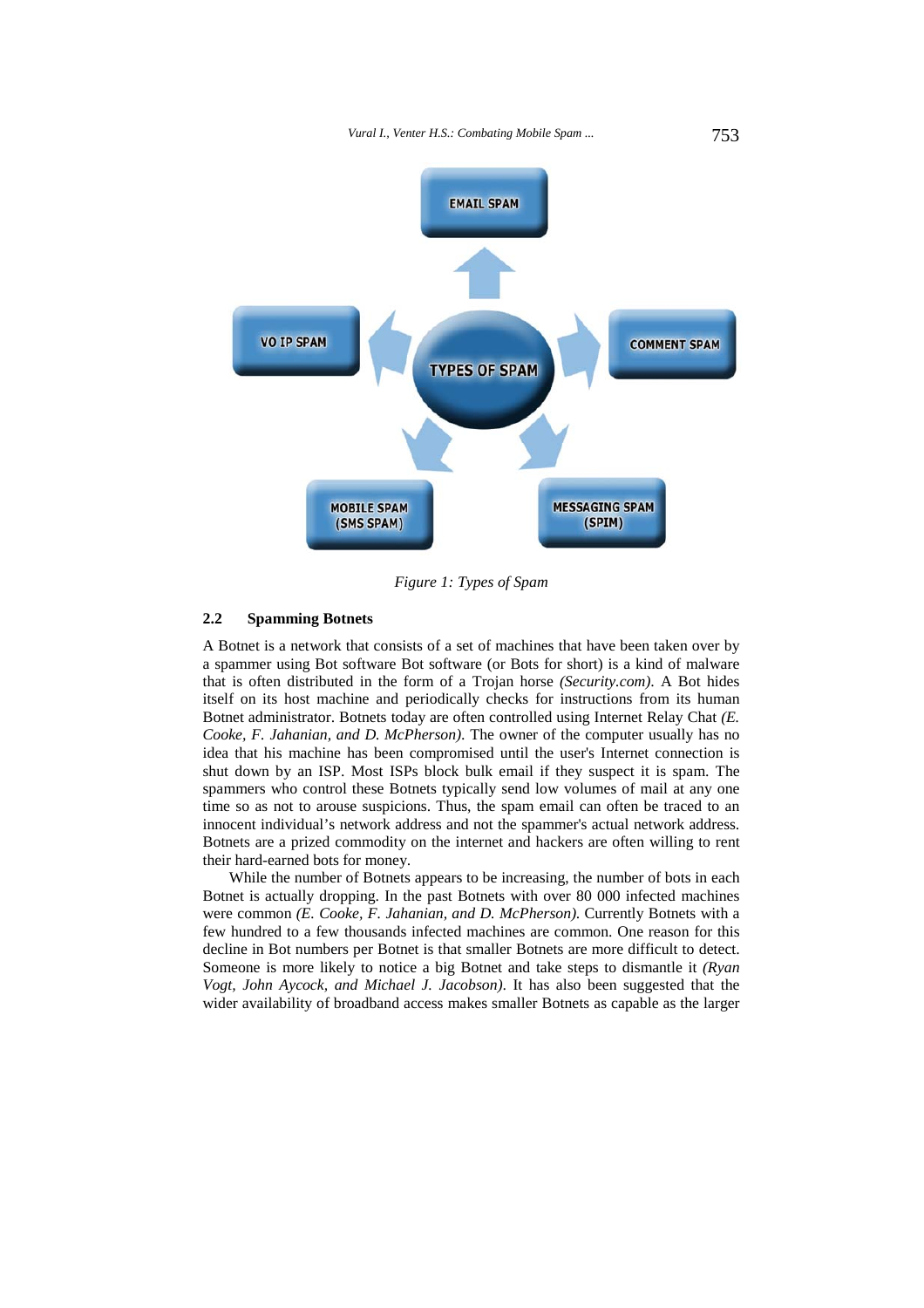Botnets of old *(E. Cooke, F. Jahanian, and D. McPherson)*. When Procter & Gamble ran a security check of its 80,000 PCs, it found 3,000 were infected with Bots *(The Economist)*.

Mobile devices are capable of accessing the internet through technologies such as High Speed Downlink Packet Access (HSDPA) and General Packet Radio Service (GPRS) *(Sumit Kasera and Nishit Narang)*. The connection between the internet and mobile devices acts as a gateway for malware to move from the internet to mobile networks. More and more financial transactions will take place over mobile devices; this puts valuable information at risk.

The challenge for businesses and banks in the near future will be to produce secure mobile applications while ensuring ease of use at the same time *(Georgia Tech Information Security Center)*. An implementation that would enable users to identify Botnets on their mobile devices would slow the emergence of SMS spam. The following section discusses anomaly detection; a technique that has been used in many security applications such as intrusion detection and that the authors believe can also be used to combat SMS spam.

### **3 Anomaly detection**

This section discusses anomaly detection and how anomaly detection techniques can be applied to SMS traffic to detect Botnets that send spam (also referred to as spamming Botnets). It should be stressed that the purpose of this research is to identify mobile devices that may have been infected with Botnet software. The purpose is, thus, not to identify the identity of the human Botnet controllers, otherwise known as spammers.

Using statistical analysis techniques, it is possible to build behaviour models of individual mobile phone users as this is similar to building a behavioural model of people's email sending behaviour *(Michael Negnevitsky, Mark Jyn-Huey Lim, Jacky Hartnett, Leon Reznik)*. These behavioural models are used to establish the normal or expected behaviour of the mobile users. Users' behaviour on the mobile phone is then monitored and compared with current or recent usage data to detect abnormal changes in communication behaviour. This, of course, raises some privacy issues, but as discussed later in the paper, the prototype implemented here stores this information on the mobile device and the data is not stored as it is represented in the message body, but in an encoded format. This should allay any privacy concerns a user might have about this technique.

The shortcoming of using an abnormal behavioural model is deciding on what constitutes abnormal behaviour. One way of detecting abnormal behaviour is by using mathematical techniques. The problem with using mathematical techniques, however, is that they impose strict boundaries around the profiles of what is considered normal and abnormal behaviour *(Michael Negnevitsky, Mark Jyn-Huey Lim, Jacky Hartnett, Leon Reznik)*. Thus, in a bid to find a better solution, the authors have implemented a solution using an artificial immune system. Artificial immune systems can learn continuously and are, thus, adaptive as explained in more detail later in the paper. This will allow the system to adapt to changes in "what is normal or not" over time.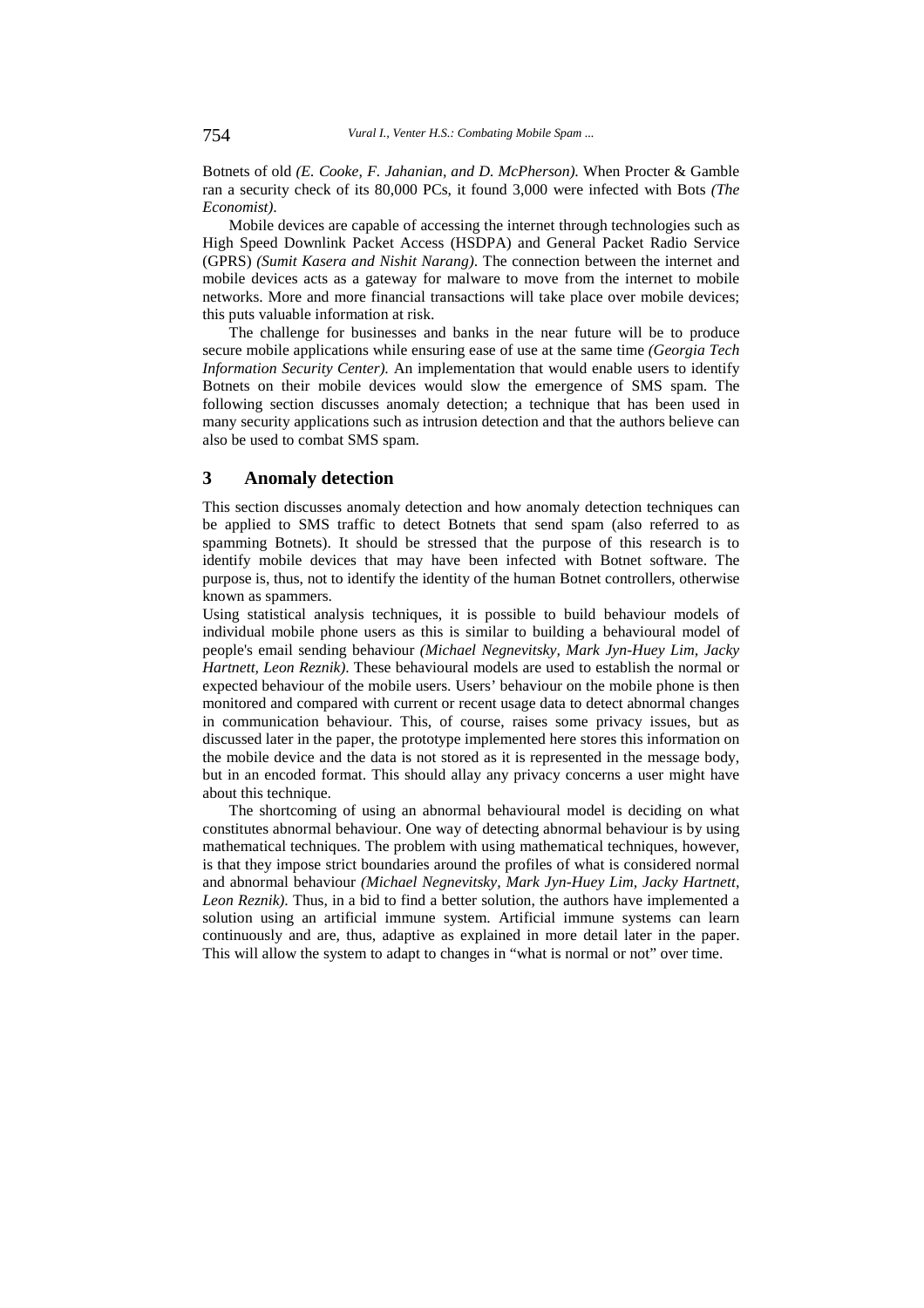The following section introduces artificial immune systems and how they can be modelled to detect spam. The authors apply artificial immune systems as the basis to their research.

# **4 Modelling the Artificial Immune System**

This section explains the components of the "spam immune system" and how they work together to learn and unlearn message signatures in order to classify them as spam or non spam. The artificial immune system (AIS) is modelled on the natural immune system (NIS). The goal of a NIS is to differentiate between self cells and potentially dangerous non-self cells. Self cells are cells naturally belonging to the body and non-self cells are foreign cells such as viruses and bacteria which might threaten the body. In an anti-spam system one needs to differentiate between self (legitimate) messages and non-self (spam) messages. Theories of how the NIS works, can serve as a starting point for creating computer systems as many of the techniques used in artificial intelligence are inspired by the principles and processes found in nature.

It is the classification of self and non-self cells that makes the NIS an appealing model for spam detection, which also requires a classification between the legitimate (self) messages and spam (non-self) messages.

The aim of this artificial immune system implementation is to alert the user or network provider if the mobile device is being used to send SMS spam. The first section describes how the SMS signature is modelled as an antigen. This is followed by a section explaining how the artificial immune System distinguishes between Spam and non Spam SMS messages. Before we continue, the authors thought it would be useful to include Table 1 to explain some of the terms used in this paper.

| Term              | <b>Explanation</b>                                                                        |
|-------------------|-------------------------------------------------------------------------------------------|
| Self              | Refers to a valid message ( <i>i.e.</i> not spam).                                        |
| Non self          | Refers to an invalid message ( <i>i.e.</i> spam).                                         |
| Antigen           | Is a message signature that is not recognised as<br>being self and is thus possibly spam. |
| Pathogen          | Is a message positively identified as being spam.                                         |
| Signature         | The digital representation of an SMS message.                                             |
| Signature library | Storage module in which signatures are stored.                                            |

#### *Table 1: Glossary of terms*

#### **4.1 Signature: SMS Message and Signature library**

In the context of this domain, an antigen refers to the target or solution that is potentially bad, e.g. whether the message we need to check is spam *(Edmund K. Burke , Graham Kendall )*. Antigens have to be encoded in some way to be represented in digital form; this could be in binary or real number format. For the implementation of the artificial immune system in this paper, the SMS message was converted to a digital representation (signature) for the system to process. This was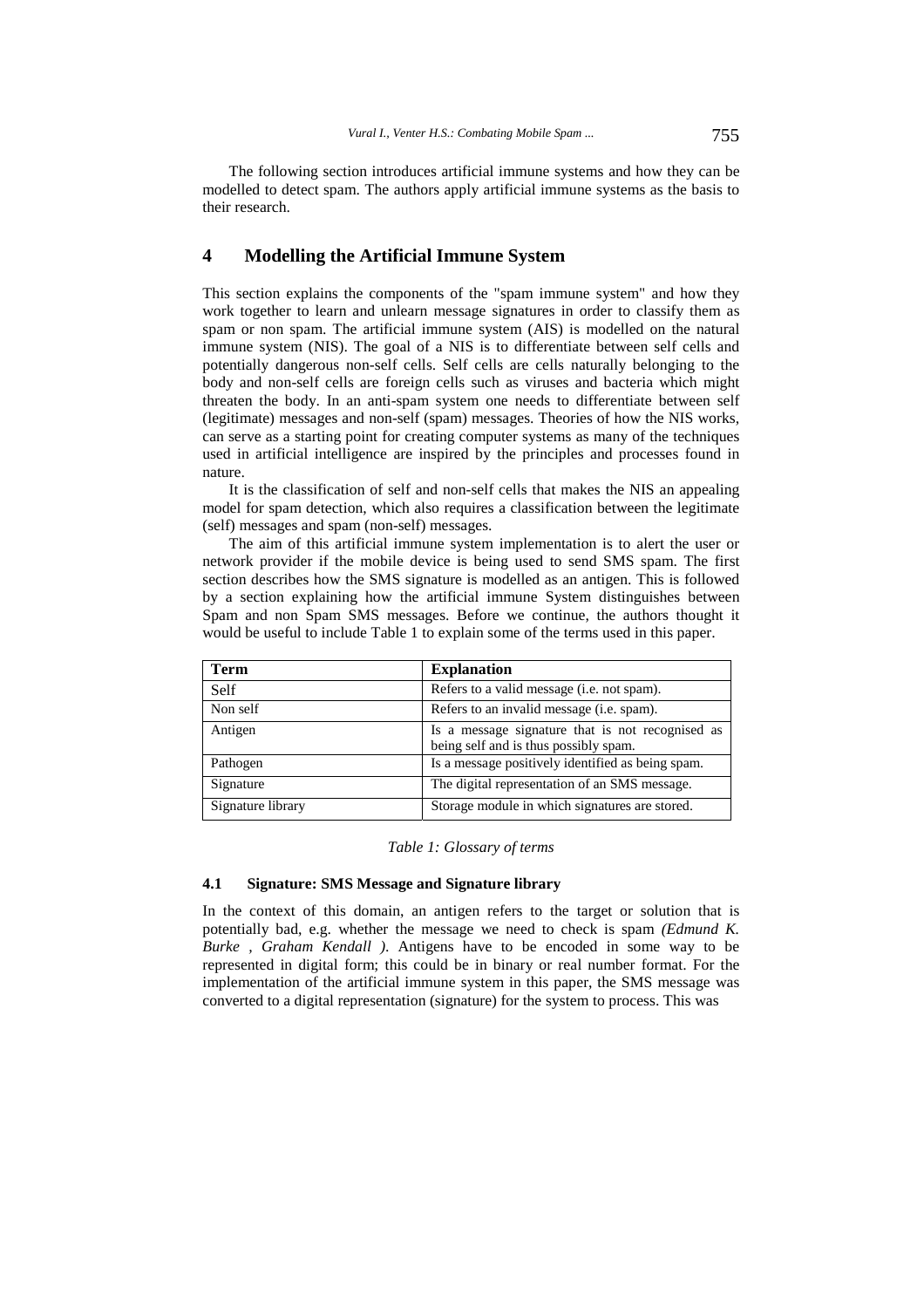

*Figure 2: Signature Library*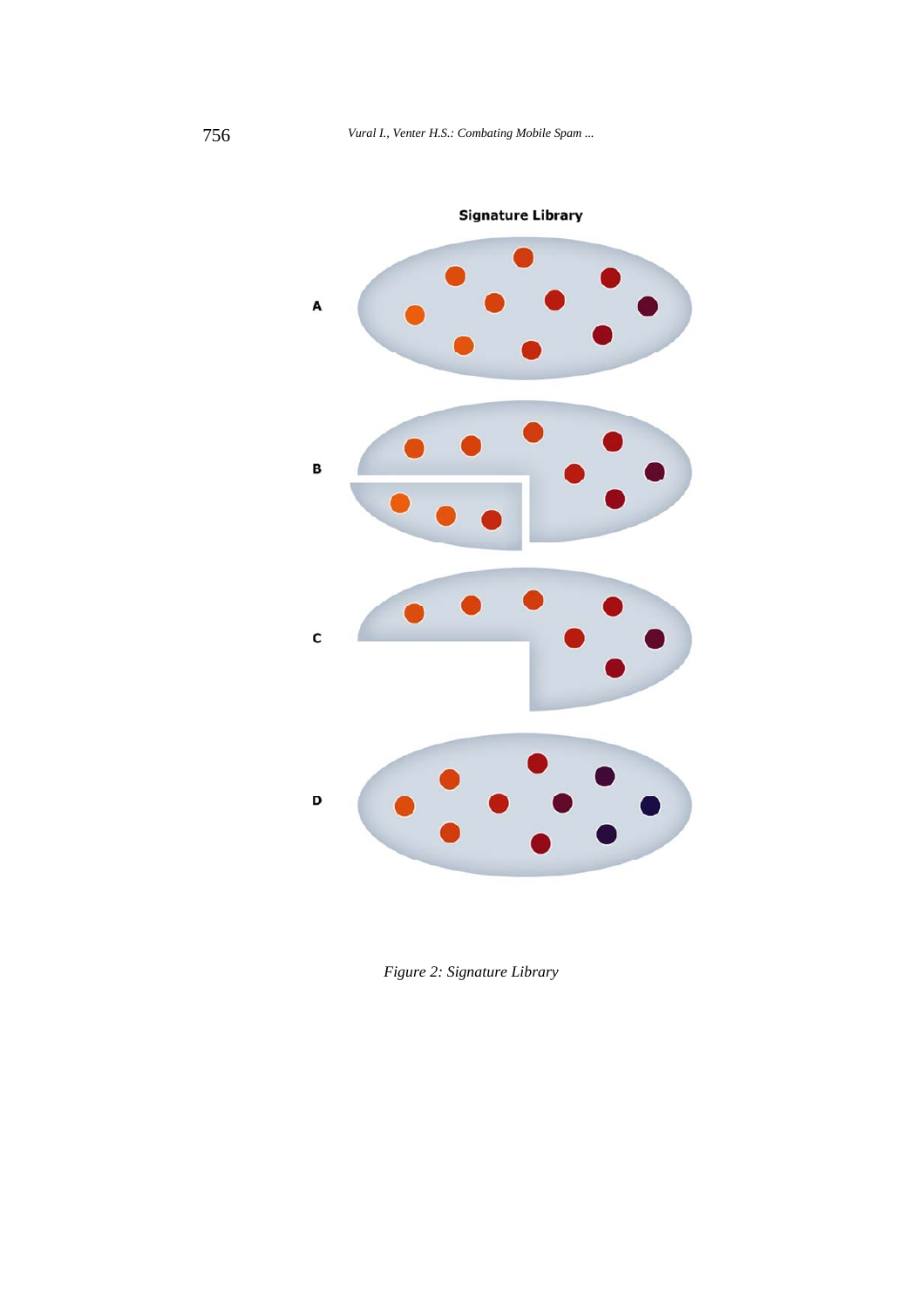done by reading in the message and identifying characteristics such as the number of capital letters used, the length of the message, use of punctuation and presence of URLs. It is by storing and analysing these messages that a profile of the user's SMS sending behaviour can be built. The selection of the characteristics to be stored is critical in building a valid profile of the user. The prototype, discussed later in the paper, also has a signature storage module in which randomly-generated signatures are stored; this is called the signature library. The library is initially populated with randomly generated signatures as a starting point. This practice is common with many artificial intelligence techniques. The library changes with each successive generation by a process of selection until we have a set of signatures that represent an optimum solution. This process is explained in Figure 2. As shown in Figure 2.A the signature library is first populated by randomly generated signatures, each represented by a red dot. This list is then pruned to remove all signatures that match self (non spam) signatures as shown in Figure 2.B with randomly generated new signatures, being generated in order to replace the signatures that were removed (See D in Figure 2). The newly-generated signatures, as well as those retained from the previous iteration, will form the next generation of the signature library. This process is repeated until the signature library contains a set of signatures that match non self (spam) signatures, indicating that the signature library has now reached an optimum.

The following section describes the self and non self messages.

#### **4.2 Self and non Self**

A message that is identified as non self, i.e. sent by someone else, should be classified as spam by our system. The user of our system have the opportunity to provide input to our system, indicating whether a message constitutes spam or not. Thus, the system learns what spam is by initially basing its decisions on the user's input. The system should then be able to identify a message to be spam when a message is encountered that is not usually sent by the user. The system should be adaptive so as to cater for changes in users' sending behaviour and learn to relearn what constitutes spam in the case that a user's sending behaviour might change due to, for example, social influences. The AIS implementation should then still be able to identify an SMS sent by the user as a valid SMS, even though the user's sending behaviour might be changing. It is essential that the user correctly identifies to the system that a legitimate message is a non-spam message, as opposed to identifying a legitimate message as a spam message. For example, a user may tolerate messages incorrectly identified as spam (which the system will then learn to identify as non spam), but the user will be less tolerant of spam messages being incorrectly marked as non spam. The following section describes how the affinity measure is calculated as well as how the antibodies are represented digitally in our AIS.

### **4.3 Affinity measure and Digital Antibodies**

The affinity measure or similarity measure is used to determine how similar a message signature is to a signature library of legitimate (self) message signatures. Such libraries of message signatures are also known as digital antibodies. As explained in section 4.1, these antibodies are randomly generated by the system and matched to antigens using an Euclidian distance formula. The Euclidian distance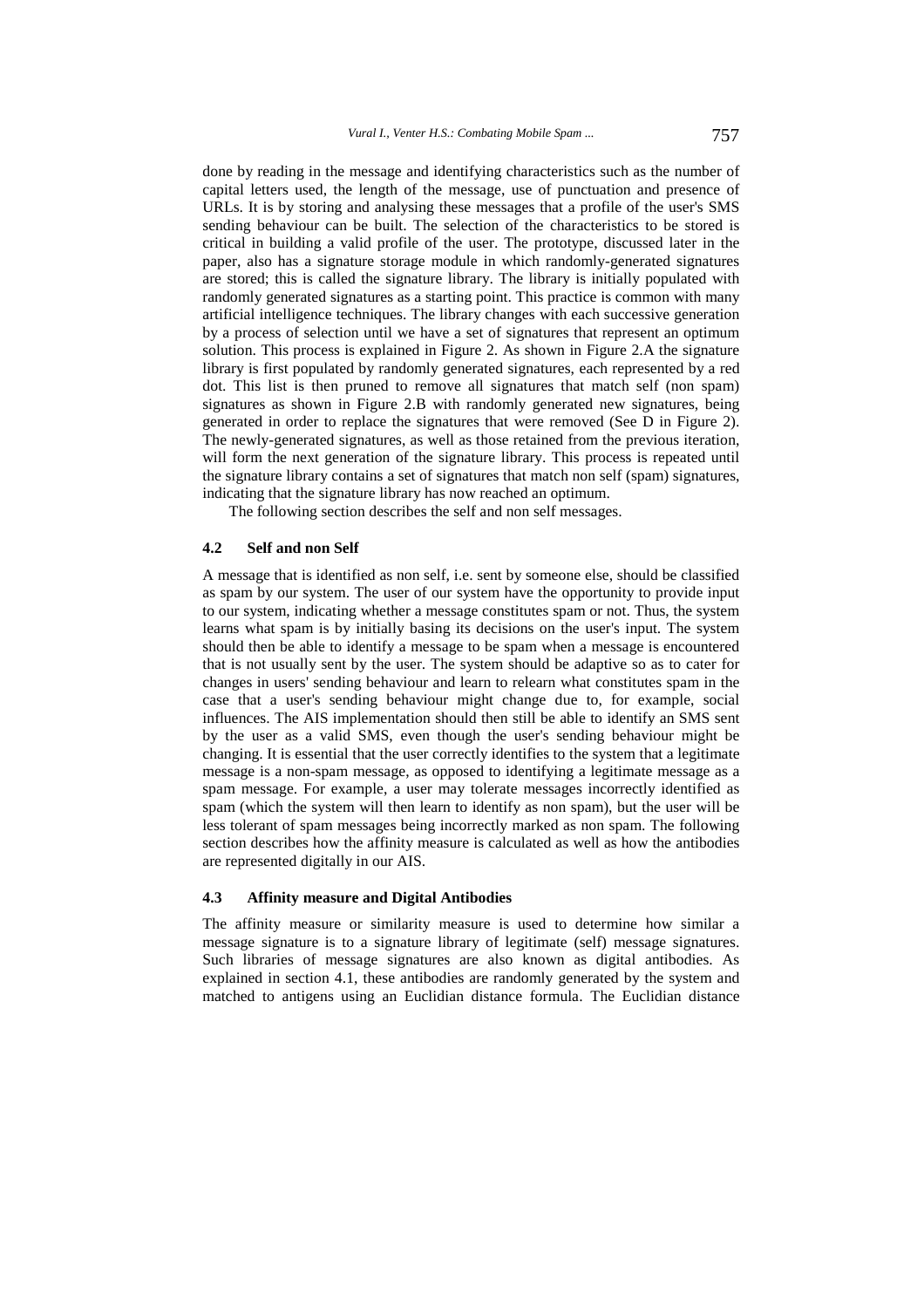formula is, in this case, acting as our fitness function, determining how closely our antibodies bind to their target. These digital antibodies, thus, are used to determine whether or not an SMS message is a self (non spam) or non-self (spam) message. The Euclidian distance formula, in mathematical terms, is the ordinary distance between two points that one would measure with a ruler *(Elena Deza & Michel Marie Deza )*. The Euclidian distance was selected for this prototype, but other methods such as the Pearson Correlation Coefficient *(U. Aickelin, D. Dasgupta)* can be used instead. The aim of the latter is, similar to using the Euclidian Distance, to match the digital representation of the message signature with the digital signatures in our signature library.

#### **4.4 Detection binding**

Detection of foreign objects in the NIS of the body is done through binding. This means that antigens are the target which antibodies attack (bind to). The immune system's antibodies may bind to many different antigens, although some will bind more closely than others - the binding process does not always happen due to an exact match, but can also bind due to a partial match known as approximate binding. The antigens to which a given antibody will bind must, therefore, be similar in shape, but do not need to be exactly compatible. A given detector (antibody) can bind to many cells, and a given cell might have multiple detectors which can bind to it. The strength of the binding depends on how closely the two shapes can match. In a nutshell, the antibodies will attack the antigens (in the case of spam, the message is "attacked") and determine if it is a pathogen (non self). In the case of spam, the spam message that needs to be destroyed, constitutes the pathogen. In the case that it is not a pathogen, i.e. in the case that the message is not spam, the message is left alone.

There are approximately  $10^{16}$  different foreign proteins which the NIS must recognize, yet the repertoire of the NIS contains a much smaller number of actual receptor (in our case, signatures in the signature library) types, closer to  $10^8$  *(Lee A.*) *Segel and Irun R. Cohen)*. This is accomplished by using approximate binding. Thus, the immune system can use a smaller number of antibodies to detect a large number of potential pathogens, as long as pathogens have similar shapes. Figure 3 shows an example of binding and non binding. In the first example the antibody on the left binds to the antigen on the right (i.e. in the case of spam, identifies it as spam) In the second example the antibody on the left does not bind to the antigen (thus, in the case of spam, it is not identified as spam). Just because an antibody does not bind to an antigen does not mean the antigen is not a pathogen (actual spam), but that the immune system has not learnt to recognise it as such yet.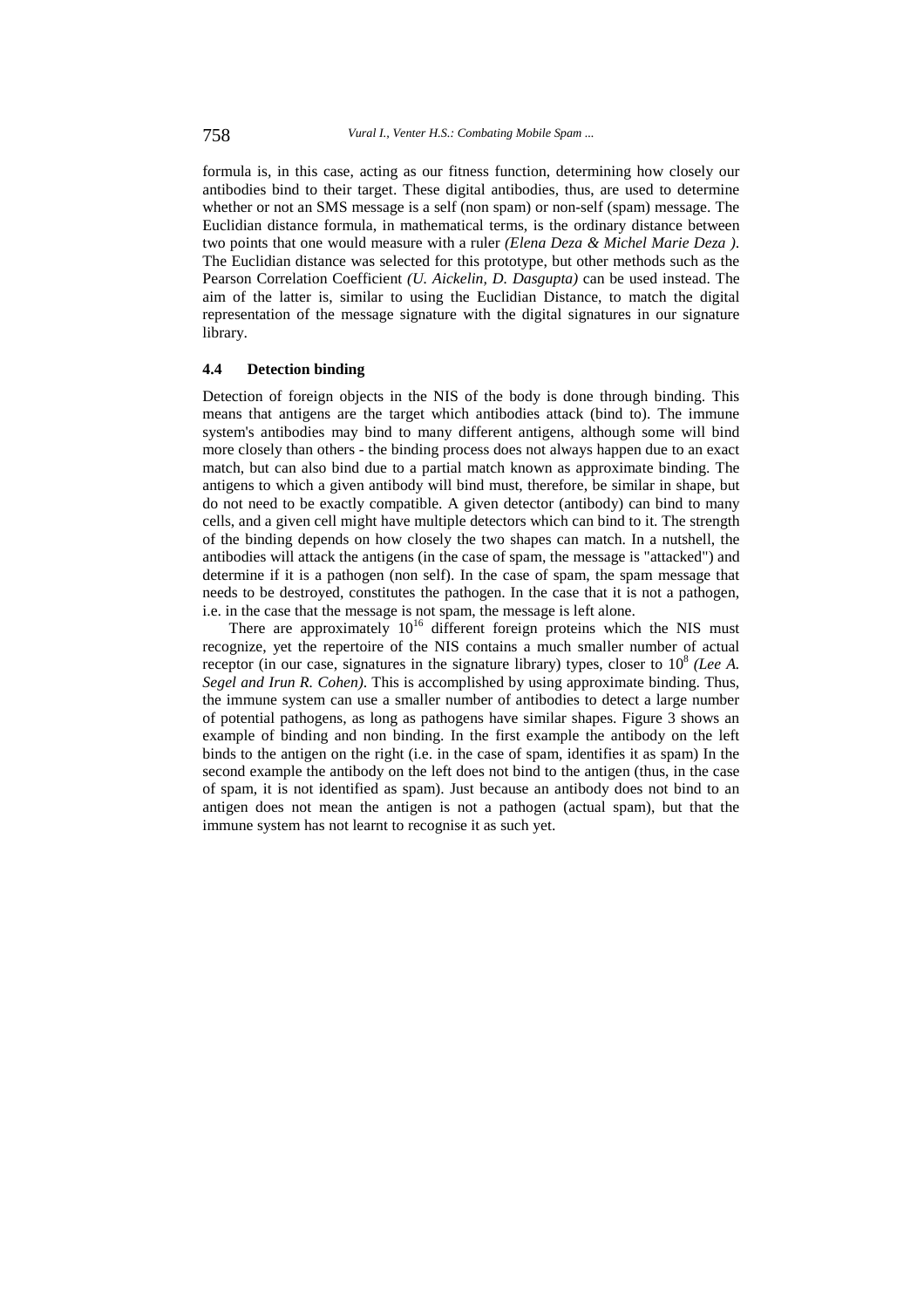

*Figure 3: Detection binding* 

The AIS should, as is the case with the NIS, use approximate binding to identify spam messages as this would reduce the number of antigens that need to be stored in the signature library. The following section provides a model for the artificial immune system used to detect spamming Botnets on a mobile device.

# **5 A Model for a Botnet Detector using an Artificial Immune System**

In this section we introduce the model for our spamming Botnet detector and explain the reasons for it being modelled in this manner as well as its advantages and disadvantages. We discuss the data that will be used to train our algorithm, the population and evolution of the signature library as well as the reasons for implementing the prototype on a device and not on a network provider's server (as was initially considered). We round this section off by explaining how the prototype would be used in a real-world situation to combat Botnet spam.

### **5.1 Learning with positive data**

A unique characteristic of Artificial Immune Systems (AISs) is that training only requires positive examples *(A. J. Graaff and A. P. Engelbrecht)*. What we mean by this is that the AIS implementation only needs to be trained on positive data (valid messages), i.e the training set only needs to consist of valid SMS messages and not negative data (spam messages). Thus, there is no need to train the AIS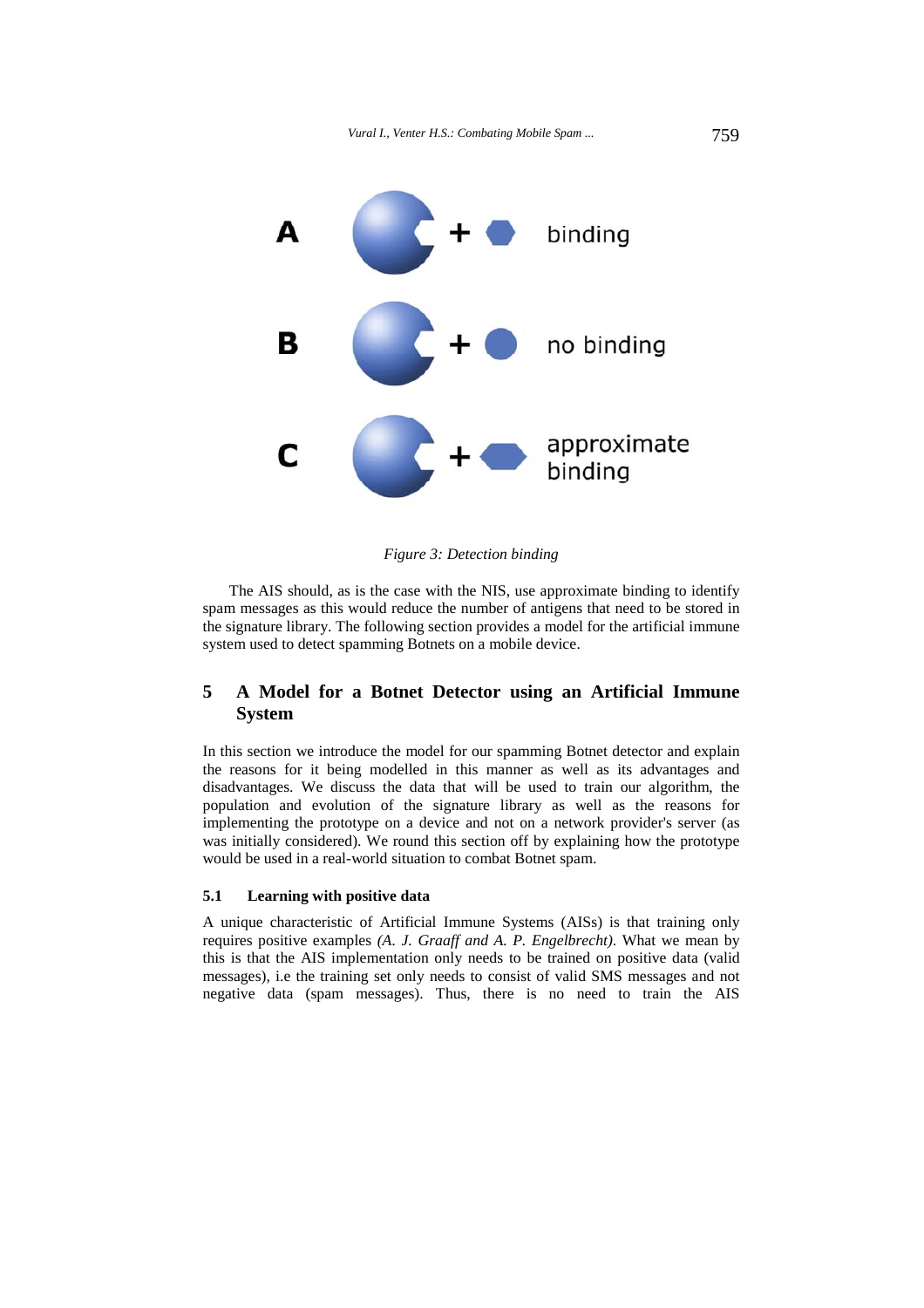implementation to learn what a spam message will look like, as the AIS will deduce this by figuring out what constitutes valid SMS signatures. This is ideal when a profile of what the spam SMSs will look like does not exist and, thus, the AIS cannot be provided with spam SMSs to train on. After training, the AIS should have the ability to classify non-self (spam) patterns from the self (non-spam) patterns. This makes the AIS an ideal candidate for classification problems where only one class of pattern is available for training.

#### **5.2 Building the signature library**

When building the signature library, which stores the antigens, the choice was between targeting valid SMSs and spam SMSs, as one cannot possibly build a profile of all the different types of SMS Spam. This is sp due to the fact that, what constitutes Spam is forever changing. Also, a list of all possible Spam profiles would be very large. In addition, there is a question of where SMS spam would be obtained from.

The approach followed by the authors in this implementation was to build a profile of the user's SMS-sending behaviour as this could be done by storing and analyzing message signatures. The prototype would be trained on the user's messages, learning to identify messages as self. Thus, everything else becomes non self, i.e. spam.

### **5.3 Remote analyses vs. Analysis on the device**

There are two ways in which one could analyse a mobile device user's SMS data. The first possibility would be to analyse the SMSs sent on the ISP's servers and use this to build a profile of the user's SMS sending behaviour. There are several drawbacks to this approach. Firstly, there are privacy implications of analysing SMS data on an ISPs server, but even if these concerns were addressed, the classification algorithm would have to determine whether or not a message is valid or invalid without the user's input. Thus, it would not be able to learn based on user feedback. The second solution – the one selected by the authors – was to implement the detection algorithm on the device, thus, taking care of the privacy implications as well as allowing for user feedback in the learning process. The major disadvantage of this approach is that the prototype needed to be installed on a mobile device which has limited processing power and storage space especially when compared to an ISP's server. Thus, the prototype had to be programmed to use minimum storage and be optimised to make use of as little memory as possible.

The authors implemented an anomaly detector prototype using an Artificial Immune System (AIS) on an Android mobile device emulator to detect Botnets. The model developed – on which the AIS implementation is based – states that a software implementation used to detect Botnets, called Botnet Detector, is deployed to a mobile user's device. This application captures all outgoing SMSs and feed them to the AIS. The AIS implementation would learn to classify valid (self) SMSs. When the device encounters an SMS that it suspects to be invalid (non self) and, thus, possibly constitute spam, it would alert the user and ask them to confirm whether the message is indeed valid or otherwise intended. If the user indicates that the message is not valid, the system could perhaps prompt the user to contact their network provider then a clean up of the device can begin with the network provider perhaps installing an anti virus. If the user indicates the message to be valid, then the AIS implementation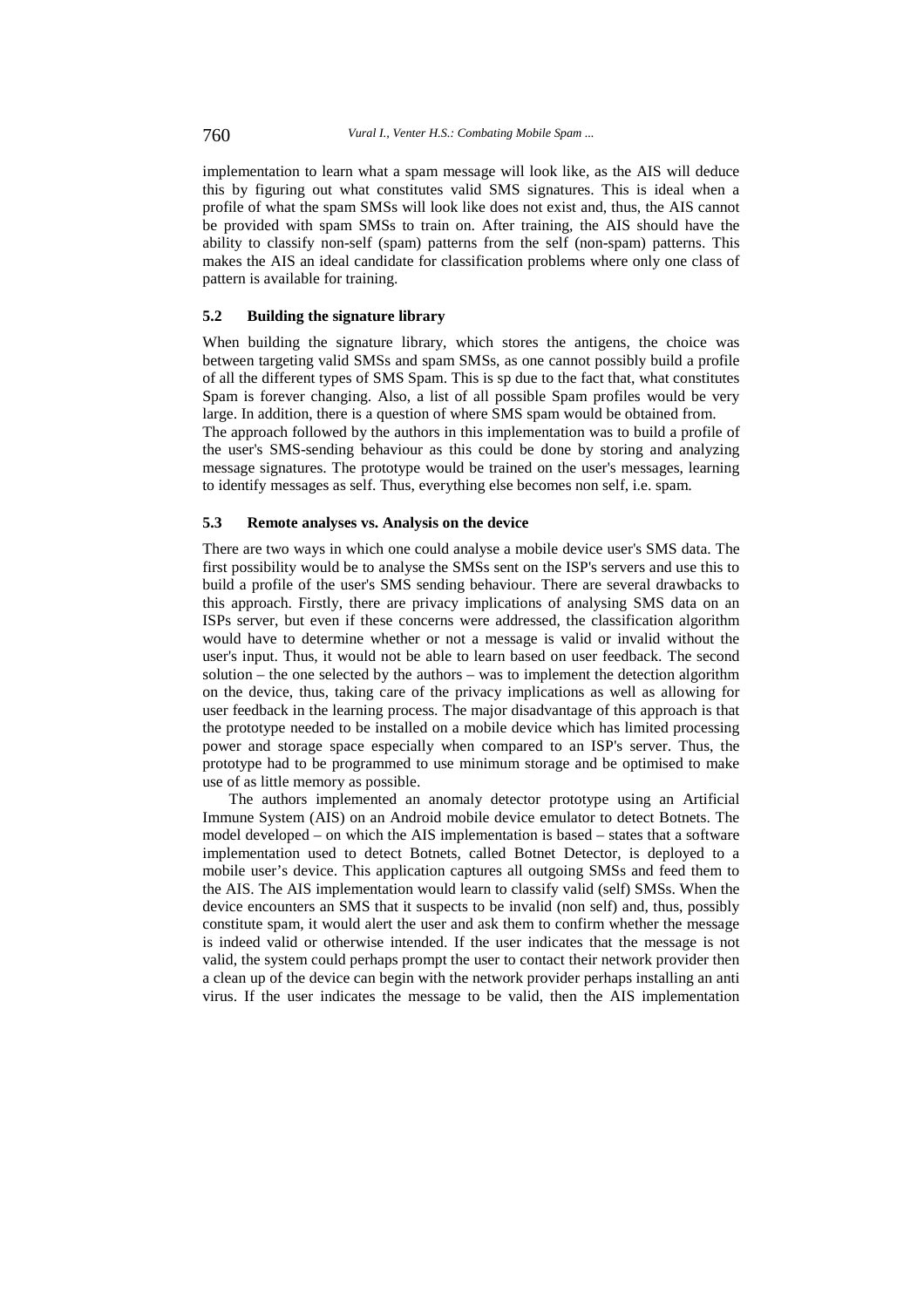learns to recognize the new pattern as a valid SMS thus it will update its signature library and remove those signatures that bind to the message.

#### **5.4 Flow Diagram for Botnet Detector**

Figure 4 visualizes how the Botnet detector is designed to work. The mobile user enters a text message and sends it to a recipient (figure 4.3). This message is intercepted and certain message characteristics such as the number of capital letters (the full list of characteristics is defined in the next section) are also extracted for analysis by the Botnet Detector before the message is sent (the AIS should not send out messages identified as spam messages). The characteristics are sent to the AIS which then determines whether the message is valid or not by matching the signature of the message to the signatures in its signature library (this is explained further in the next section). If the AIS can determine that the message is valid, the message is sent onwards (figure 4.1). Else, if the AIS suspects that the message is spam, it prompts the user to confirm whether the message is valid or not (figure 4.2). If the user confirms the sms is valid, the message is released and sent onwards to the recipient and the AIS learns to recognize that type of message as valid. Else, if the user indicates that the message is invalid, the AIS does not learn the new pattern and the message is not sent. The next section describes how this model was implemented by means of a prototype.



*Figure 4: Model for a Botnet Detector using an Artificial Immune System to detect Spamming Botnets*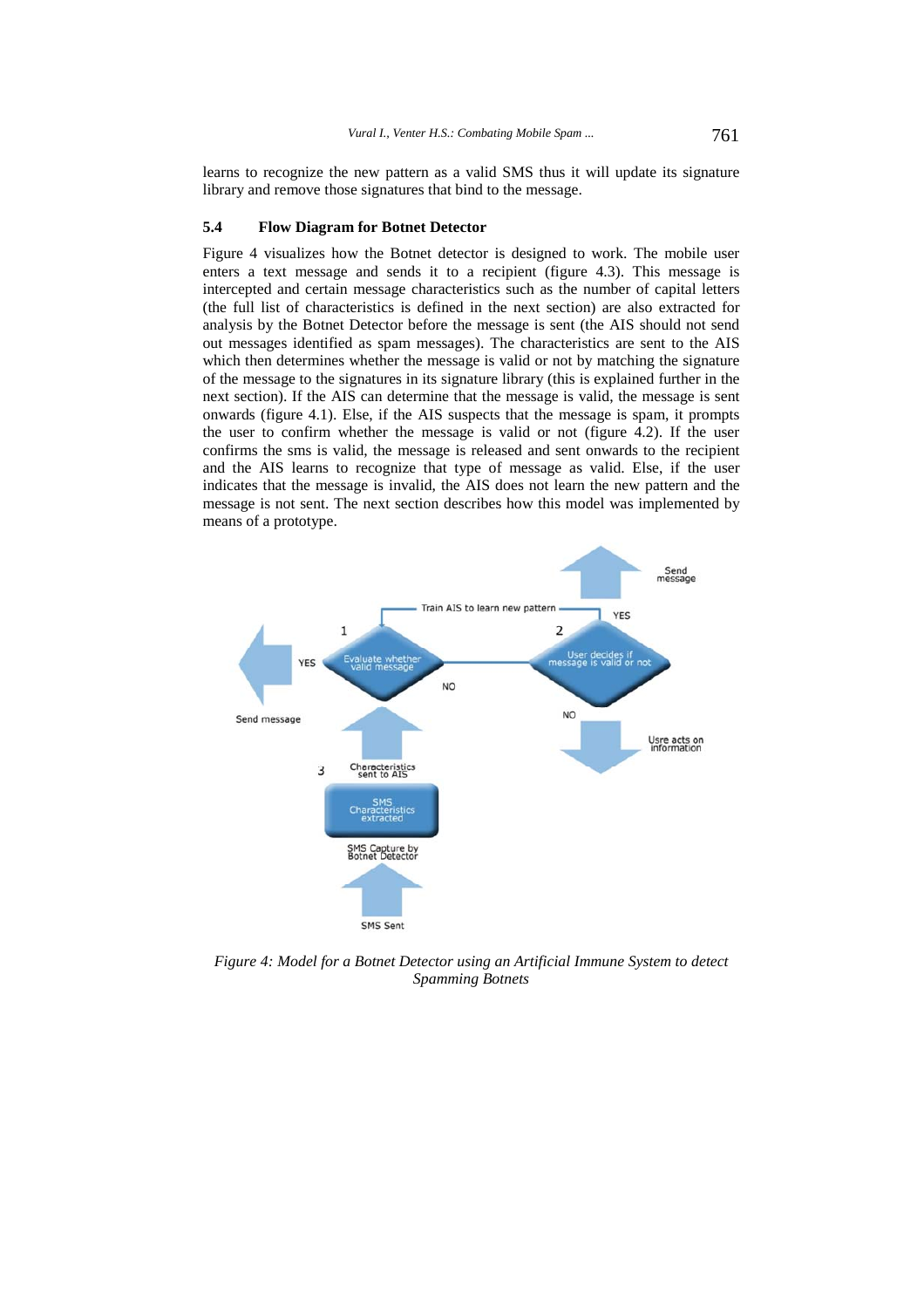# **6 Implementation of Mobile Botnet Detector on an Android Device – Prototype**

This section describes how the prototype was implemented. The authors discuss the message characteristics chosen to extract and train the AIS module with, the algorithm selected to train the AIS, the message signature representation and also how an affinity measure, which is used to match the message signatures to our signature library, is calculated. Included here is also a section describing the Android operating system which was chosen as the operating system onto which this model is implemented.

### **6.1 Message Signature**

The prototype creates a signature (pattern) for each message sent by the mobile device. The signature consists of the following characteristics that are analysed by the AIS to determine the validity of the message:

- The total number of characters in a message including white spaces
- The total number of characters excluding white spaces
- The number of capital letters
- The number of white spaces
- The number of punctuation characters
- The number of digits
- The number of words
- The presence of URL's
- The presence of telephone numbers

The specific characteristics mentioned above were chosen by the authors to define the message signature as they allow the implementation to build a profile of the user's sending behaviour. The characteristics chosen are simple to capture, yet indicative of sending behaviour. Use of punctuation, capital letters as well as message length may reveal much about a user's SMS sending behaviour as people have different messaging styles with some individuals being more attentive to grammar and thus more likely to use punctuation than others.

The majority of spam emails contain a link to a URL, thus it makes sense to mark the presence of URL's in the SMS message (these links might lead to a website which sells a product the spammer is attempting to advertise). The presence of telephone numbers is also be a useful bit of information to mark as the spammer might include a telephone number to call (quite possibly at a premium rate).

Additional characteristics may be added in future to the prototype to increase the accuracy of the implementation, this would enable us to build a better profile of the users messages. The expansion of the list of characteristics would require more processing and storage, but would better define the message signature and, thus, the AIS's ability to distinguish between spam and non-spam.

The authors felt that the current implementation though storing and analysing a limited number of message characteristic should nevertheless be able to detect invalid messages as the marking of URL's and telephone numbers (Needed for individual being spammed to be able to purchase the product advertised), combined with the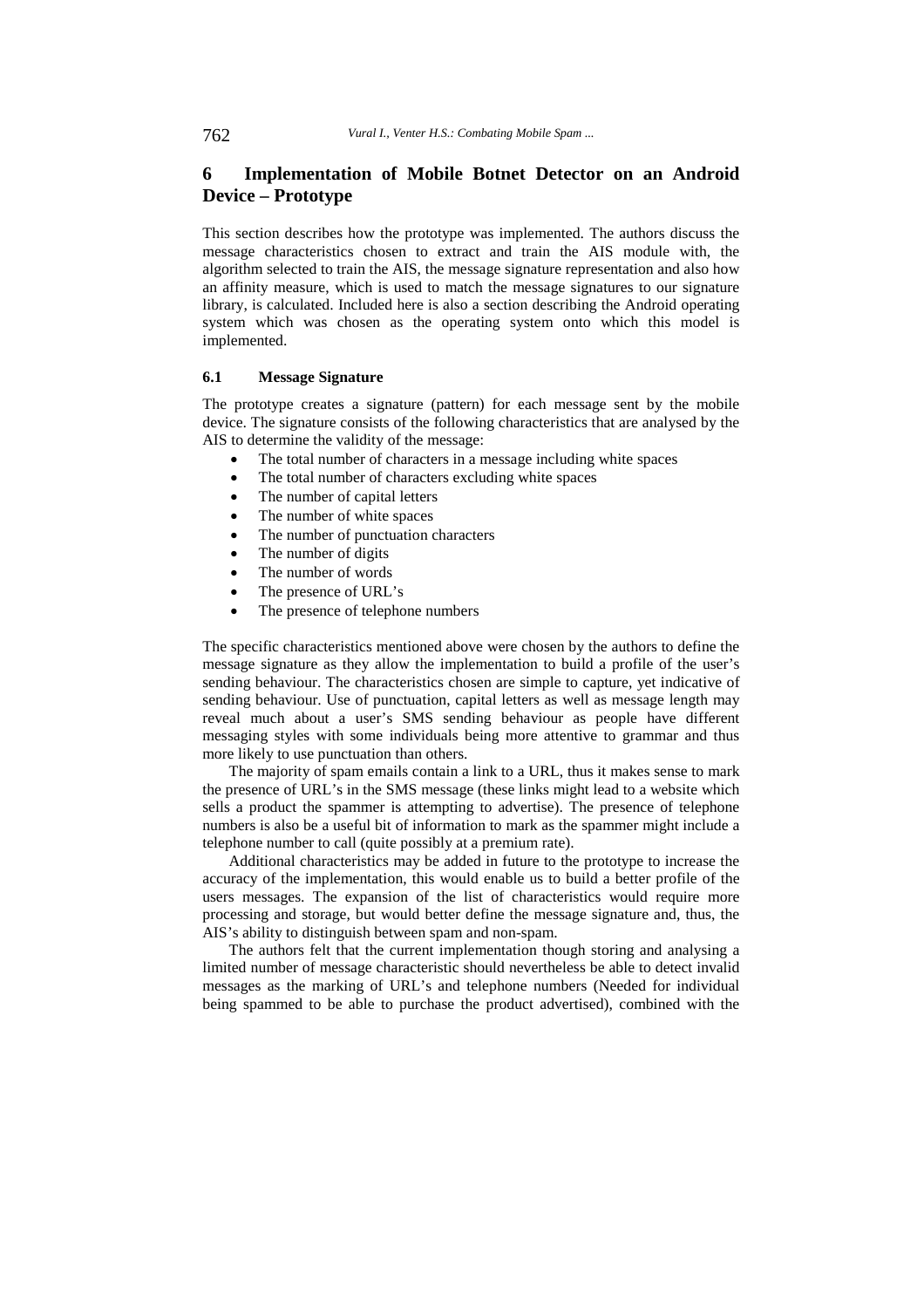characteristics that define the user (such as message length) should enable us to accurately build a profile. When deciding what metrics to measure we made a number of assumptions, namely those individuals that normally send short messages with liberal use of Capital letters would not generally send long messages with lots of punctuation and no capital letters. This alone would not be enough to mark the message as spam (He could be typing a message to his mother where normally he messages his mates) but if this change was accompanied with a message containing URL's and telephone numbers this could be enough to warrant asking the user for a confirmation before sending the message.

Figure 5 shows a sample message that could be sent by the user to a friend.

hey bud wuu2?

#### *Figure 5: Sample message sent by user to a friend*

Figure 6 shows a sample message sent by the user to his mother, this message is very different from the previous sample, but should nevertheless not be identified as spam.

Good morning mommy, trust you are well. Please tell dad I'll be over to fix the blinds later this afternoon, I just want to pop round to Mary's place on my way to the hardware shop. Bye, love you!

#### *Figure 6: Sample message sent by user to their mother*

Figure 7 shows a sample message that is advertising a product and thus unlikely to be sent by the user.

INSURE now and SAVE! Up to 50% OFF car and household insurance!! Don't miss out CALL 0005556677 NOW. This offer ends 01/05/2012… www.carandhouseholdinsurance.com

*Figure 7: Sample message that is unlikely to be sent by user, possible spam*

The sample messages above give us an indication of what the AIS should be looking for, it is however important to note that we do not tell the botnet detector what to look for, but rather allow the AIS to learn what to look for through trial and error. The next section discusses how the message is digitally represented in the AIS.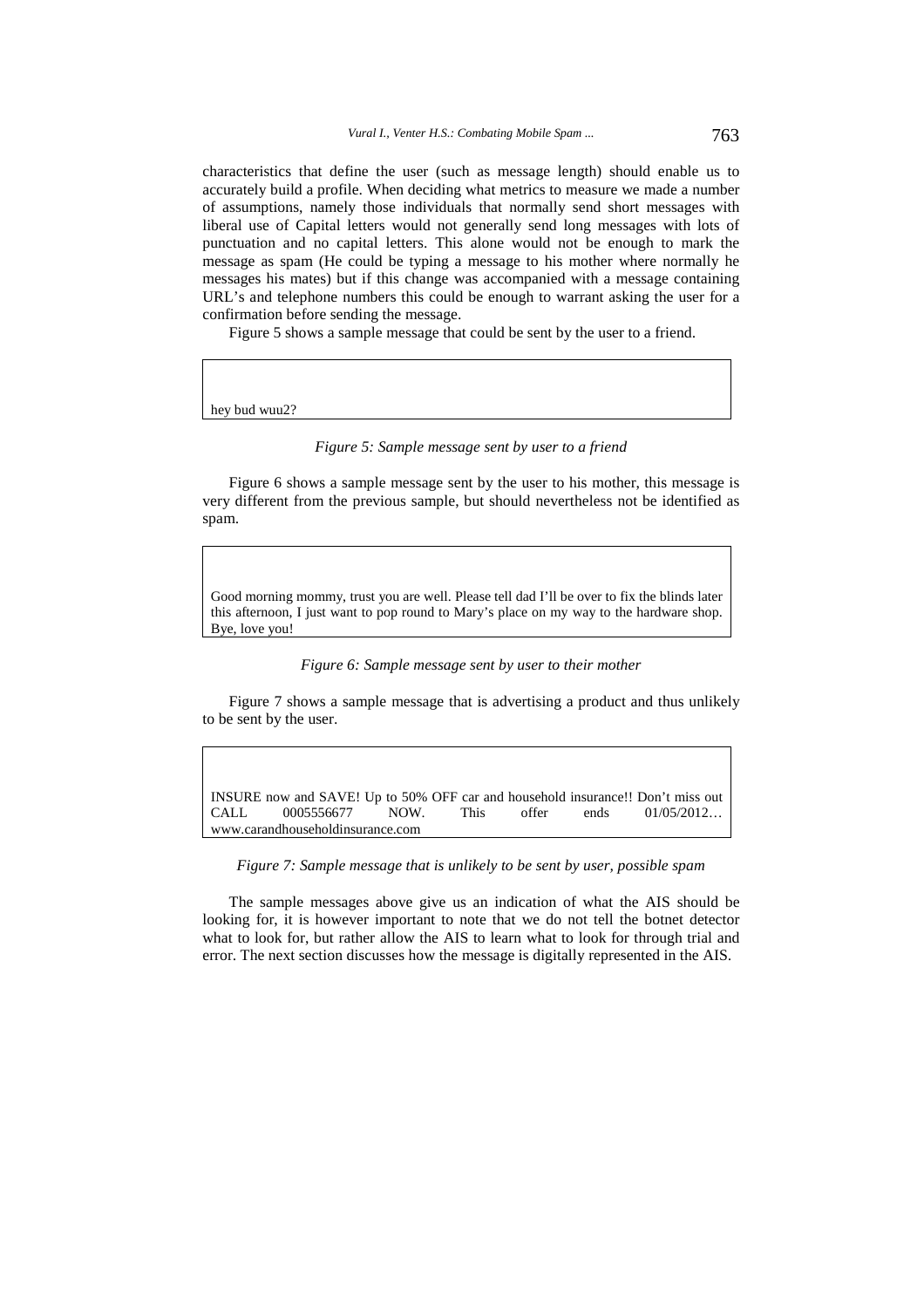### **6.2 Signature Library**

The initial population of the signature library is generated randomly by the AIS as discussed previously in section 4.1; this library is digitally represented as a relational database and stored in a database installed on the device. During each successive generation (training is continuous) a proportion of the initial population that matches a valid message pattern is selected for deletion, these antigens are replaced by randomly generated new antigens or by mutated clones of existing antigens. The selection of signatures in the signature library for deletion is determined by its affinity measure, this is explained in further detail in the following section.

### **6.3 Digital representation of the SMS signature and affinity measure**

The SMS signature (pattern) composed of the characteristics listed above, needs to be represented in a form that the algorithm can process. The attribute values are represented as real numbers and a Euclidean distance function is used as an affinity measure matching the patterns to the signature. In mathematics, the Euclidean distance is the ordinary distance between two points that one would measure with a ruler. This affinity measure is used to fit the signatures in the signature library to the message signature. The use of a Euclidean function serves the desired purpose for the model, as it approximates how closely the patterns fit.



*Figure 8: Sample message* 

For example, the message in figure 8 can be represented in the message signature library as follows: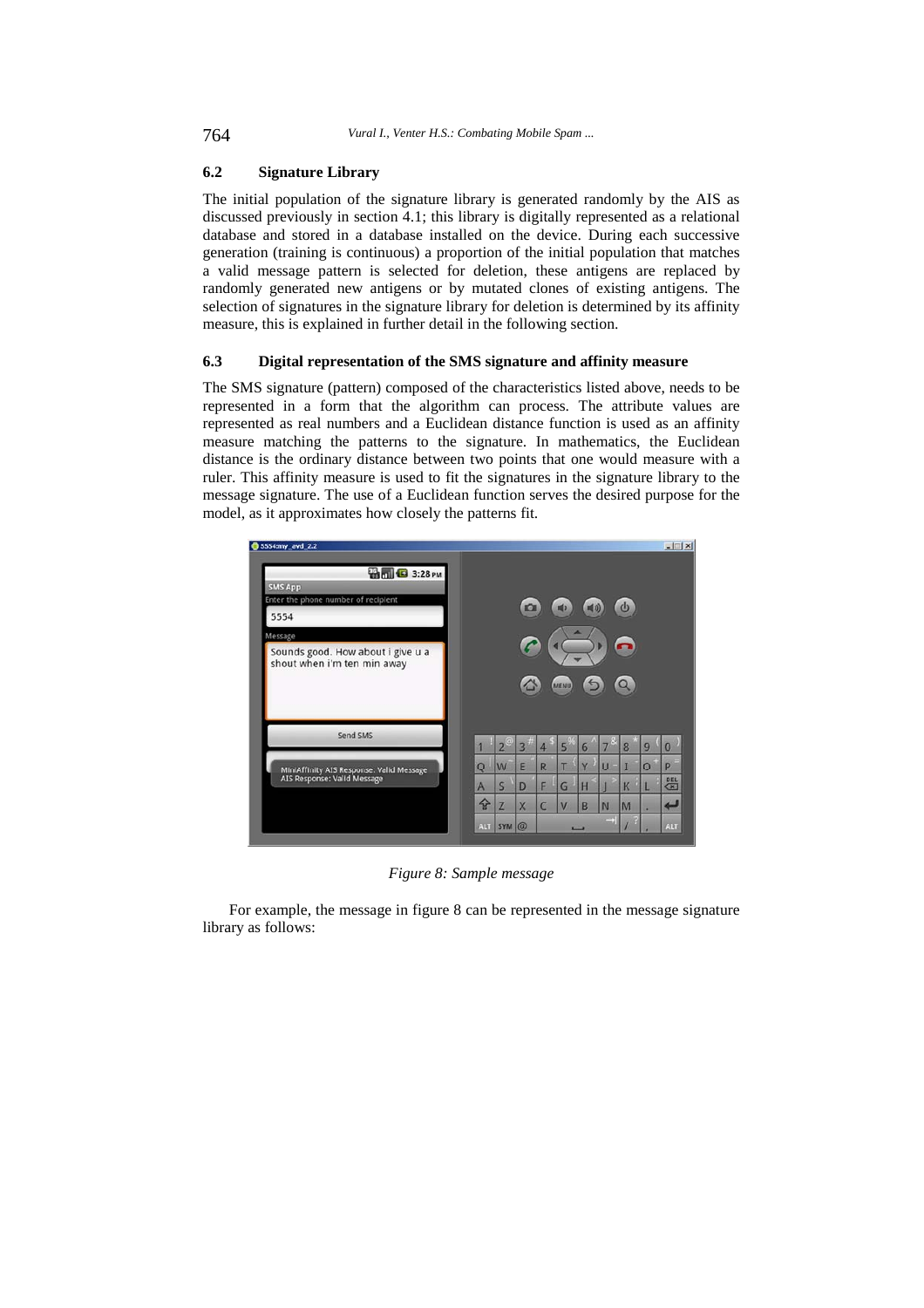|--|--|--|--|--|--|

#### *Table 2: Antigen- Array 1*

Table 2 is the digital representation of a message sent by a user; the message characteristics are stored as real numbers in a database table. This signature can be represented by an integer array. The values in the array are real number representations of the message body. For example the first column of this array is a count of the total number of characters including white spaces in the message body. The value of each element in the signature array is then matched to the corresponding element for all the signatures in the signature library if, say, it is compared against the following message signature from our signature library.

|  | JI. |  |  |  |  |  |  |  |
|--|-----|--|--|--|--|--|--|--|
|--|-----|--|--|--|--|--|--|--|

#### *Table 3: Antibody – Array 2*

Table 3 is the digital representation of an antibody in the signature library. The Euclidean distance between the first element in array 1 and the first element of array 2 is 0. The Euclidean distance is calculated for all the elements in the array. If, say, the affinity (similarity measure) was set to two, the message in Table 2 would be classified as a match, i.e. spam. If the affinity measure was larger than two, it would be classified as a valid message.

The tolerance was calculated as follows: first the Euclidean distance is calculated between the corresponding elements of the set. In one dimension, the distance between two points on the real line is the absolute value of their numerical difference. Thus if x and y are two points on the real line, then the distance between them is given by:

$$
\sqrt{(x-y)^2} = |x-y|
$$

So the Euclidean distances for all the elements in our two arrays are as follows,

 $[60-60] = 0$  $[48-48] = 0$  $[2-2] = 0$  $[12-12] = 0$  $[1-5] = 4$  $[12-12] = 0$  $[0-0] = 0$  $[0-3] = 3$  $[0-5] = 5$ 

If the affinity tolerance was not exceeded (in this case to elements are out by a factor of one), that means that the antibody recognises the antigen as a self (valid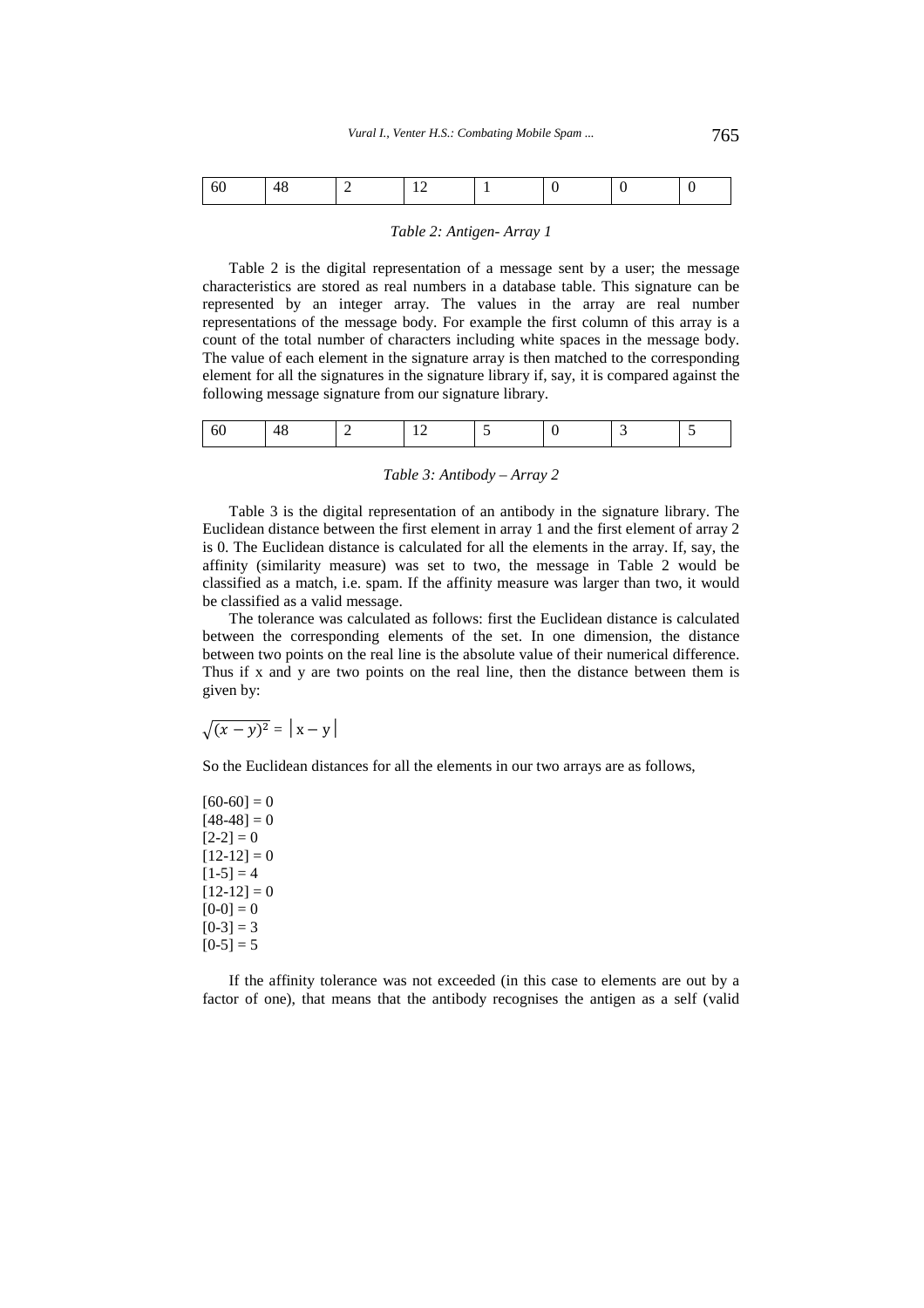message), if it is exceeded it is recognised as a pathogen. Depending on the algorithm chosen this message would be classified as spam or non spam. As is discussed later the prototype implemented here uses a negative selection algorithm (discussed in detail further in the paper), In this case the antibody binds to (matches) the message and is thus a non self (spam) message.

### **6.4 Algorithm Selection**

The detection of SMS spam is a typical classification problem where patterns (signatures) need to be classified as legitimate or not. Thus, it is a simple binary classification problem in which the data set (messages) are classified as either spam or non spam. The challenge faced, however, was that, initially, the implementation would only be able to store legal signatures and would not actually know what to expect or how the signature of an illegitimate message looks like. AISs, however, are better suited for this kind of problem where only patterns of one class are known and, hence, the complement of that class simply needs to be identified.

In the context of the natural immune system, the prototype implements the censoring process on the signatures in the signature library, i.e. matches the antibodies against the antigen to determine the validity of the message. This is known as negative selection, where random signature detectors are generated and "matched" against the repository of known legitimate signatures. If a randomly generated signature detector "matches" a legitimate signature (to a certain degree), it is replaced (or mutated) until the signature detector does not match the legitimate signature. In other words we attempt to create a signature library that contains possible matches for spam messages by discarding any signatures in the library that match a valid message. This is different from positive selection where one would compile a list of valid message signatures in the signature library and train the AI system to learn those patterns.

The result is a set of legitimate signature-tolerant detectors which are unable to detect legitimate signatures (because of the censoring process) but are able to detect anything else that does not "look" like the legitimate signatures. These detectors are then used to classify a message as illegitimate or not.

The problem with this approach is that it may take a long time to actually get a signature detector which does not detect any of the legitimate signatures. The following section explains how this was solved by implementing a negative selection artificial immune system using a mini-affinity measure.

### **6.5 Negative selection algorithm using a mini-affinity measure.**

This section discusses the algorithm selected for implementing the prototype and discusses the logic behind the algorithm as well as its shortcomings. Instead of having a global affinity threshold (i.e. a user-defined affinity threshold), each detector was assigned its own affinity threshold *(A. J. Graaff and A. P. Engelbrecht)*. An affinity is defined as the degree of matching between a signature in the signature library (antibody) and a message (antigen). The latter satisfies the relation implied by the former if this degree is greater than an affinity threshold *(Leandro N. De Castro, Fernando J. Von Zuben, Helder Kni)*. This threshold could then be set to the minimum calculated Euclidean distance between the specific detector and all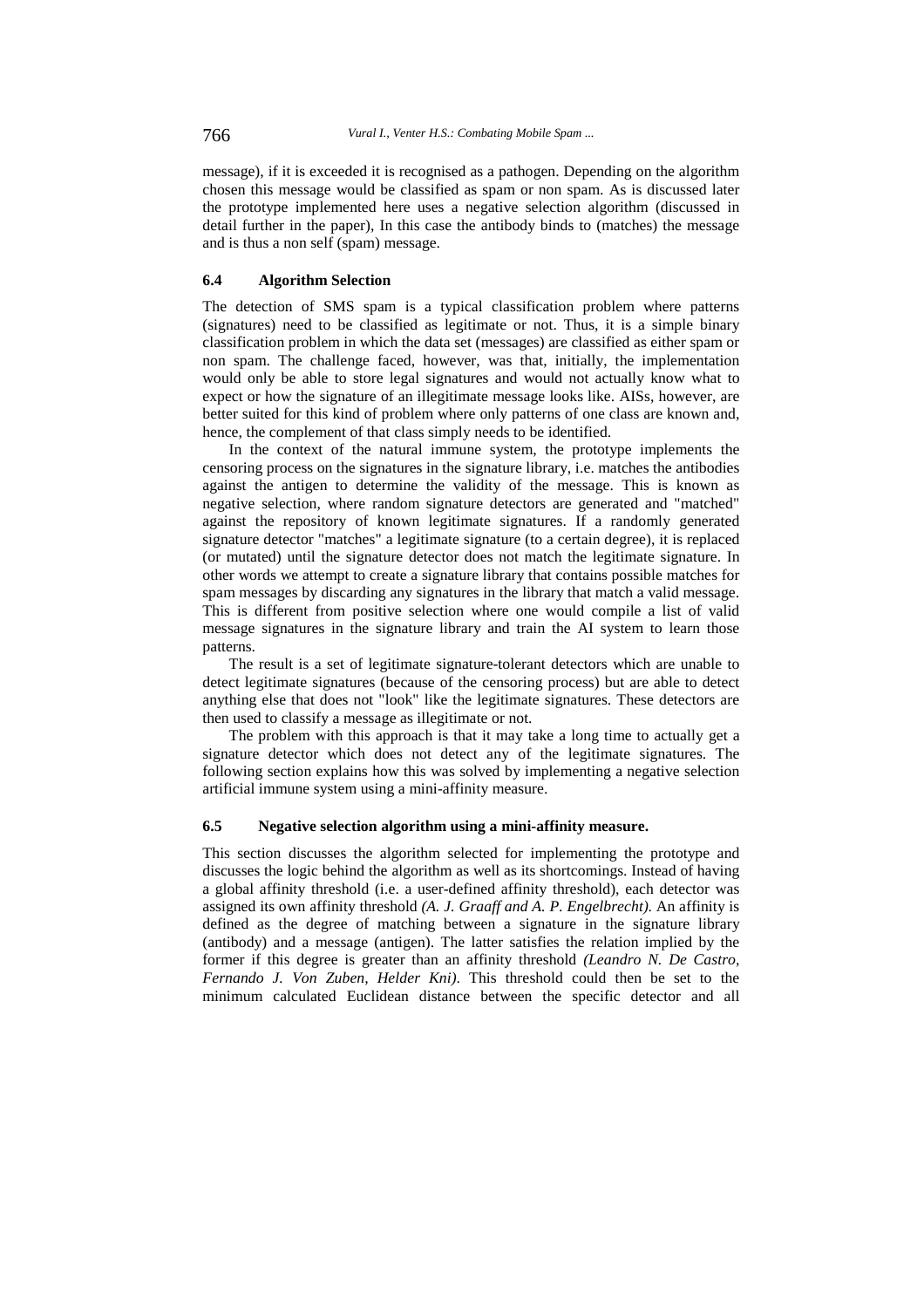signatures randomly generated by the Spam Detecting AIS (SDAIS) signatures **A**. This means that the closest signature in **A** to the detector will determine the affinity threshold of that detector. Thus, the end result is a set of detectors where each has its own affinity threshold. This cuts out the indefinite process of generating random detectors until one is actually found that is signature tolerant, i.e. tolerates self (non spam) and also removes one of the user-specified parameters (otherwise the affinity measure would have to be defined as some constant). Algorithm 1 bellow, which will be explained in detail, was the algorithm selected for this implementation.

```
Algorithm 1 : Negative selection AIS with self calculated affinity 
1: Given A a set of valid SMS signatures 
2: n the user-defined number of antibodies 
3: Initialize the set of patterns B to empty 
4: while |B| < n do
5: Randomly generate pattern D
6: De = min_{a \in A} dist(a,D)
7: Add D to B 
8: end while
```
*Algorithm 1: Negative selection AIS with self calculated affinity* 

When an SMS is sent, the signature of the new message is then measured against all detectors in the detector (signature library) list **B**. This means that as soon as there is a detector (i.e. an antibody) in **B** with an affinity (Euclidean distance) to the new signature equal or less than minaffinity, the new message signature is detected as illegitimate (non self). If the user indicates that the message was in fact legitimate, then the new signature needs to be added to **A** and all detectors in **B** needs to go through the censoring process with the new signature. If a detector in list **B** detects the new signature (which is now part of **A**), the detector should be removed and replaced with a randomly-generated detector. The affinity is calculated between the new message signature and each detector in **B** The affinity threshold is local to each detector, thus, when a message is legitimate, only the affinity thresholds of those detectors which detected the new message need to be updated. The following section describes the android operating system and mobile device emulator used to build and test the prototype with.

#### **6.6 Android**

Android is a mobile operating system based upon a modified version of the Linux kernel. Android has a large community of developers writing application programs (apps for short) that extend the functionality of the devices. Android is the most popular smart phone operating system in the world *(PCWorld)*. Developers write managed code in the Java language, controlling the device via Google-developed Java libraries *(Shankland, Stephen )*. The authors implemented the prototype with Android version 2.2 using an eclipse integrated development environment. The authors selected the Android operating system primarily because Android is an open source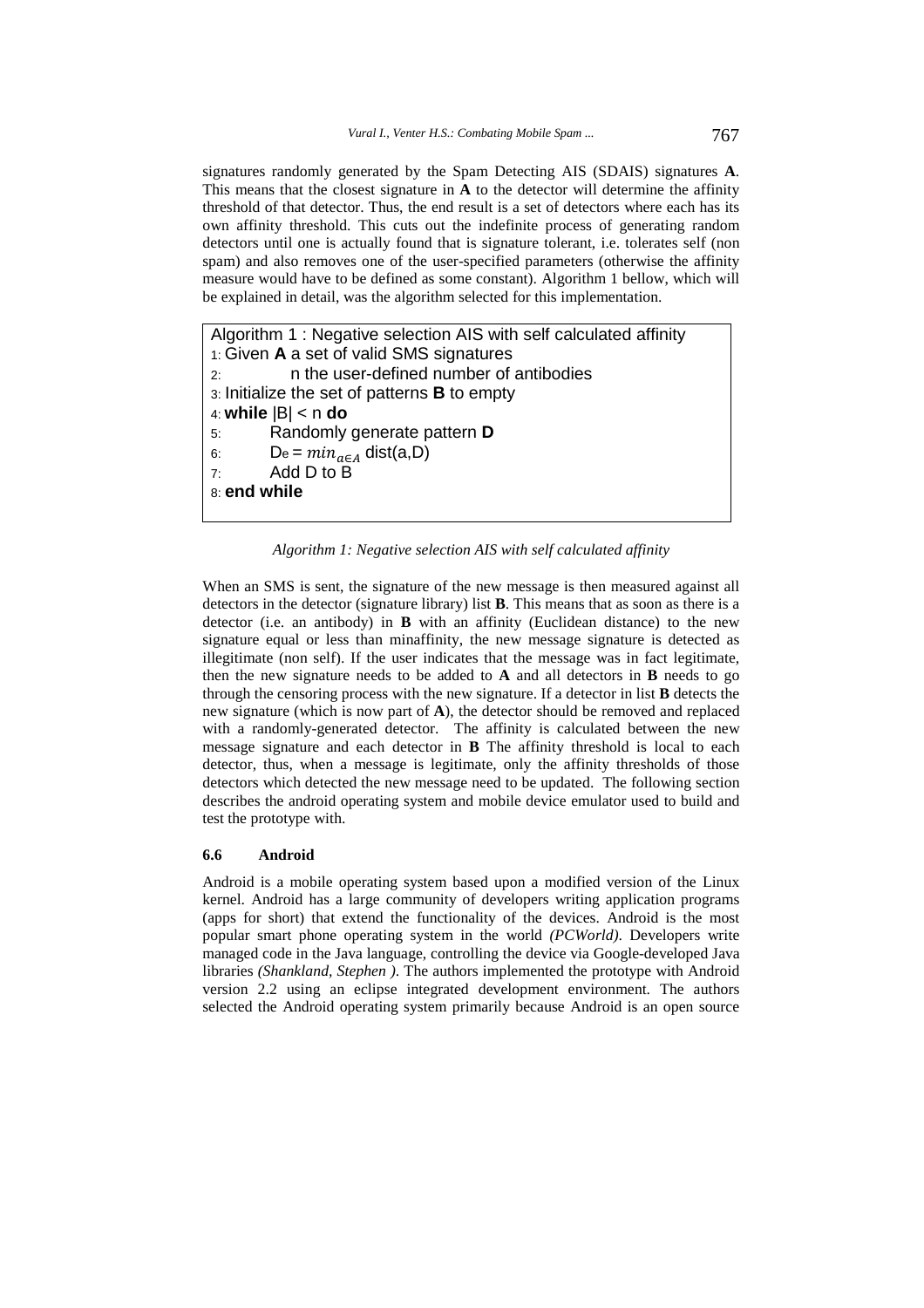project with lots of developer support and also because of the authors familiarity with the Java programming language. The following section describes the how the prototype was set up as well as the experimental results.

### **6.7 Prototype Setup**

This section presents and discusses the performance of the AIS model implemented on an android emulator. The responses - valid and invalid inputs - were tabulated. The first 500 inputs were used to train the AIS implementation. The next 100 inputs for the AIS implementation were divided into two data sets. The first set consisted of 80 valid SMS messages (the self set); the second set consisted of 20 invalid sms messages (non self set). The following section discusses the data selection process followed by a section discussing how the experiment was carried out, which, in turn, is followed by a section tabulating the results.

### **6.8 Data selection**

The data that was used to train the AIS implementation was selected by using SMS messages sent by one of the authors over the last six months. In total 500 of these valid SMSs were randomly selected and used to train the AIS Botnet Detector. The second set of valid smses (80 in total) that were used to test the efficiency of the Botnet detector were selected in a similar manner, the only difference being that the user prompt and learning of the AIS was switched off to accurately measure how well the device learnt the valid SMS signatures. The Invalid SMSs (20 in total) were selected by the authors from unsolicited SMSs received by the authors during the same time period usually advertising some or other product.



*Chart 1: Valid and invalid message breakdown* 

Chart 1 provides a visual breakdown of the valid and invalid messages used in the experiment. The following section discusses the experiment.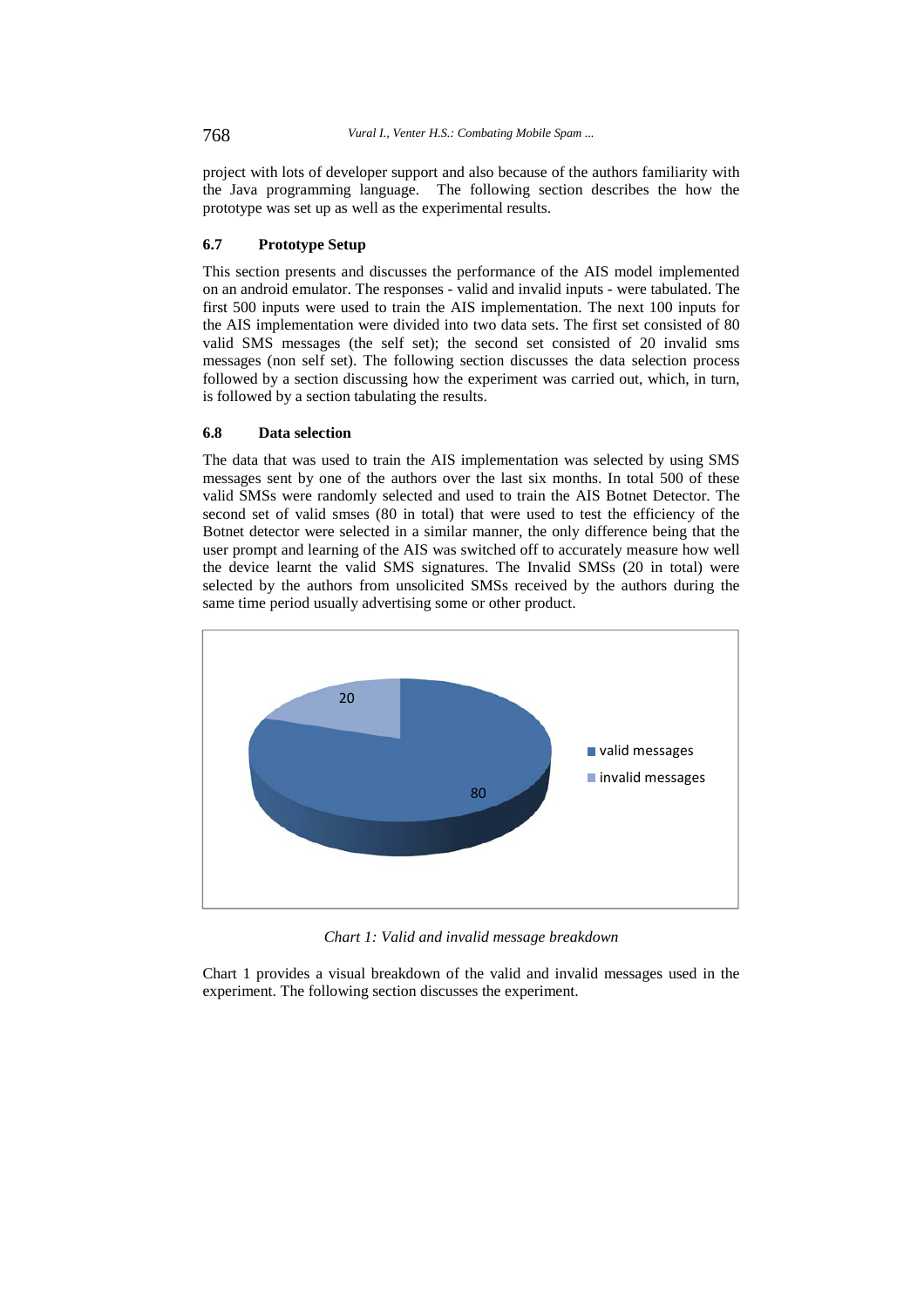### **6.9 Running the Prototype**

The AIS algorithm was implemented on an android mobile smart phone emulator. The Botnet Detector captures all outgoing messages and extracts the message characteristics from the message body. These are saved in a SQLite3 database *(SQLite)*. The Artificial Immune System then processed this data to determine if the message was valid (Figure 9) or not (Figure 10). Figure 9 and Figure 10 show responses to valid and invalid SMSs during the evaluation phase respectively.



*Figure 9: Response to a valid message sent by Author* 

The message in Figure 5 is a sample message collected from one of the author's mobile device. As discussed these and other messages were used to train the AIS, when this message was picked up by the AIS the message characteristics listed in section 6.1 were extracted and compared to all the signatures in the signature library (detectors), as this message does not match any detectors in the signature library it is classified as legitimate.



*Figure 10: Response to an Invalid message*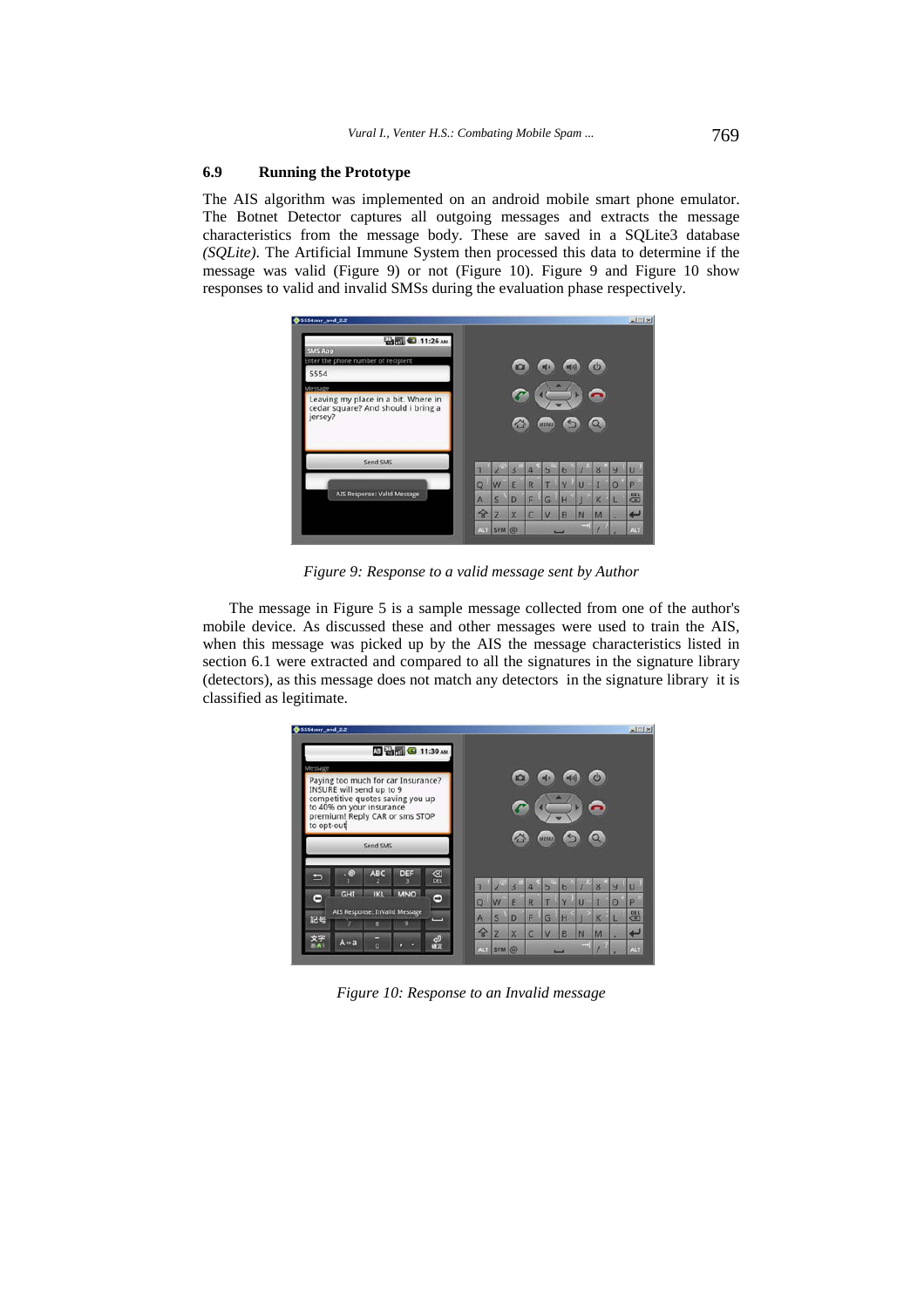The message in Figure 10 goes through the same process as the message in Figure 9, except in this case the message signature is matched to a detector in the signature library, and is thus classified as invalid. The user will then be alerted.

# **7 Tabulation of Results and Discussion**

The results of the experiment are tabulated as follows and show the accuracy in detecting spam SMSs

| Valid          | (non-spam) Invalid (spam) Message (non | Total error |
|----------------|----------------------------------------|-------------|
| Message (Self) | - Self)                                |             |
| 84%            | 65%                                    | 20%         |

|  |  | Table 4: Results |
|--|--|------------------|
|--|--|------------------|

The results tabled in table 4 show that indeed an AIS implementation can effectively detect invalid SMS messages. The results are now briefly discussed. The AIS correctly identifies 84% of non-spam (self) SMSs (i.e. 67 out of 80 valid messages). The AIS correctly identifies 65% of spam (non-self) SMSs (i.e. 13 out of 20 invalid messages). Its total error (Incorrectly identified messages) is 20%.

Chart 2 shows the accuracy of the SDAIS in correctly identifying valid messages.



*Chart 2: Accuracy of SDAIS in identifying valid messages* 

Chart 3 shows the accuracy of the SDAIS in correctly identifying invalid messages as spam.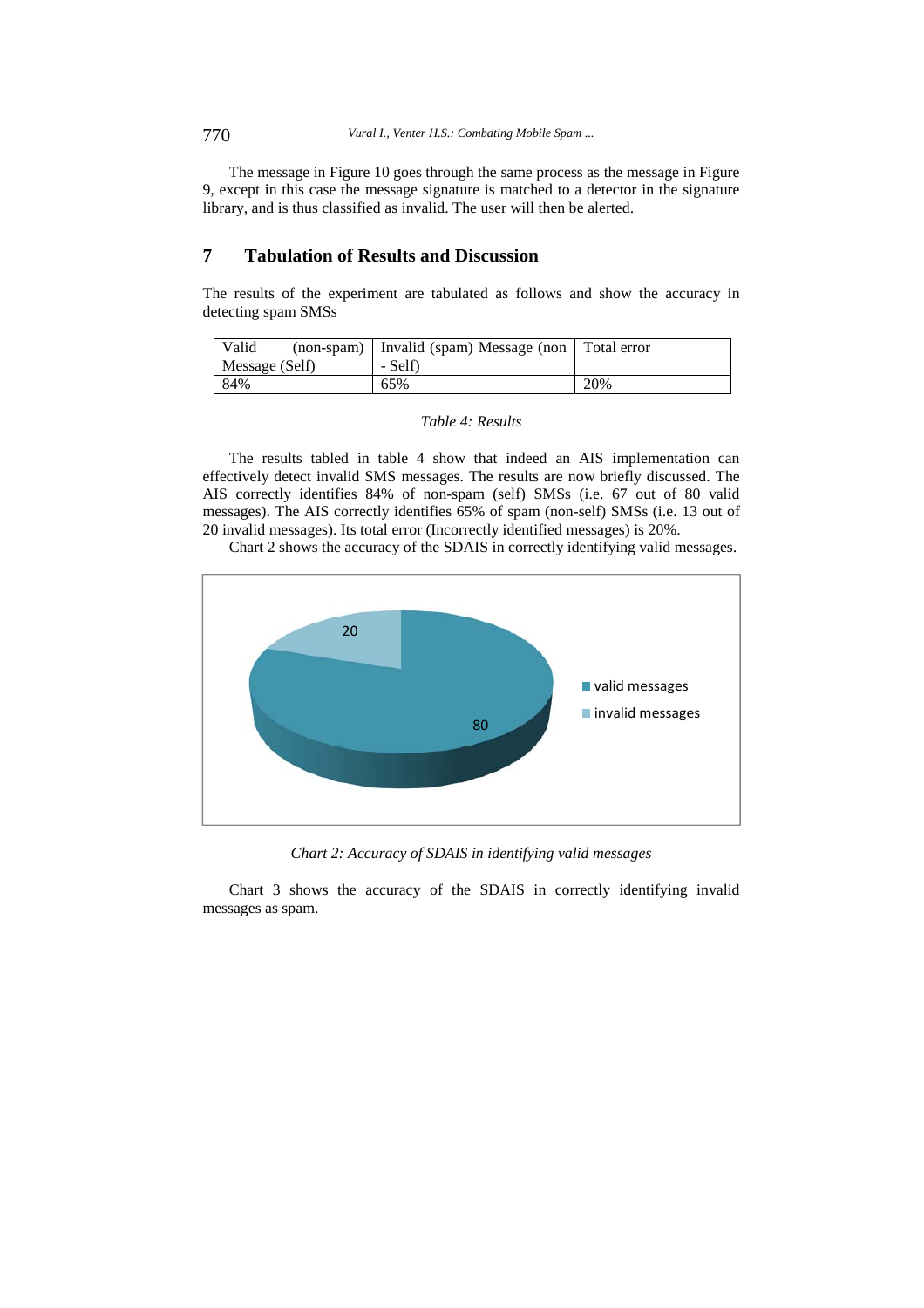

*Chart 3:Accuracy of SDAIS in identifying invalid messages* 

This shows us that the SDAIS is better at accurately identifying valid messages then it is at identifying invalid messages. The accuracy of the SDAIS could be enhanced by adding more metrics to be analysed, thus, increasing the accuracy of the antigen binding. The size of the antibody list (which is used to match non-self messages) could be expanded. The accuracy of the AIS implementation should improve with more learning and a larger antibody list size. The larger antibody size, would allow the SDAIS to better identify non-self cells and thus increase the accuracy of its responses. The Authors conclude in the following section and also describe future work to be undertaken.

### **8 Conclusion and Further Work**

The Authors started this research with the aim of combating potential threats to mobile devices, primarily the use of mobile devices to send spam SMSs to persons on their phone book as well as others. An Artificial Immune System was chosen to accomplish this because AISs are unique in the sense that training only requires positive examples. This approach to detecting spamming Botnets was thought to be the most practical solution for the commercial application of the prototype. The authors believe that this implementation would serve as a useful tool alerting a user of possible Bots on their mobile device. This would allow them to remove the malware from their device.

The Authors plan to improve upon the accuracy of the Bot Detector by adding to the list of metrics being extracted from the SMS and used to train the AIS implementation. Among the metrics the authors plan on extracting, is the time of day that the messages are sent and perhaps the number of recipients per SMS. It is hoped that this will improve the accuracy of this implementation by adding a non-message metric to our analysis of the user behaviour. The authors hope to apply these ideas out on an Instant Messaging platform as well as on SMS messaging. The authors also hope to test the performance by testing the SDAIS on a mobile phone, as the current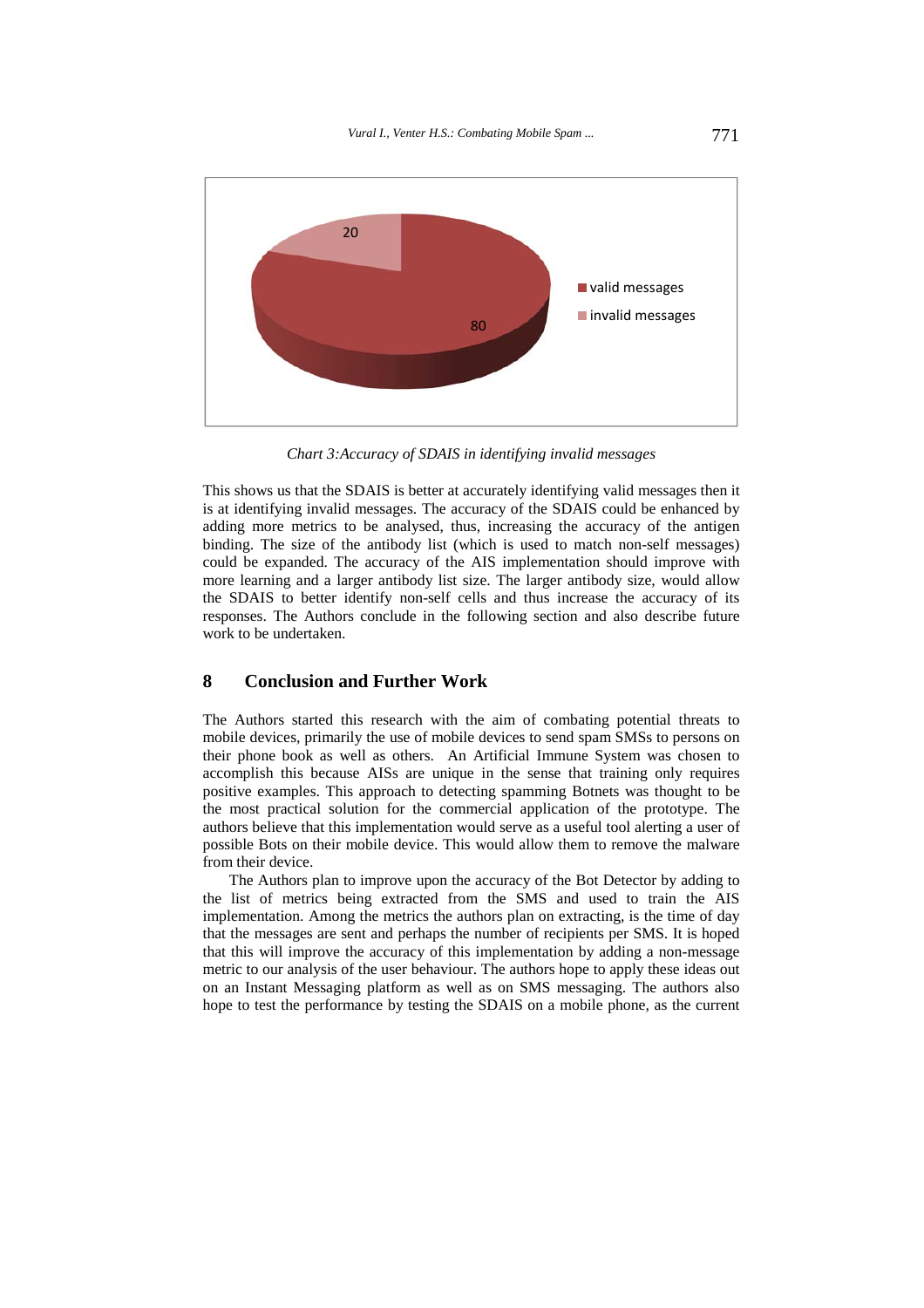experiment was conducted on an Android emulator the processing power and data storage capabilities of the SDAIS do not truly reflect those found that would be found on a mobile device, as the mobile device would have more limited storage and processing capabilities. The performance of the SDAIS would be expected to suffer as a result and their could be a noticeable slow down in user performance.

### **Acknowledgments**

This work is based on research supported by the National Research Foundation of South Africa (NRF) as part of a SA/Germany Research cooperation programme. Any opinion, findings and conclusions or recommendations expressed in this material are those of the author(s) and therefore the NRF does not accept any liability in regard thereto.

### **References**

[Australian Government] Australian Government Department of Broad Band Communications and the Digital Economy. "Spam". http://www.dbcde.gov.au/online\_safety\_and\_security/spam [September 2011]

[Acts Online, 2002] Acts Online, 2002. Electronic Communications and Transactions Act ,2002. Available: http://www.acts.co.za/ect\_act/. [April 2009]

[A. J. Graaff and A. P. Engelbrecht] A. J. Graaff and A. P. Engelbrecht, "Optimised Coverage of Non-self with Evolved Lymphocytes in an Artificial Immune System," International Journal of Computational Intelligence Research, vol. 2, no. 2, pp. 127-150, 2006.

[A.S. Perelson, G. Weisbuch] A.S. Perelson, G. Weisbuch, "Immunology for physicists", Reviews of Modern Physics, vol. 69, no. 4, October 1997.

[B.G. Kutais] B.G. Kutais, "Spam and Internet Privacy", 'Journal of High Technology Law Suffolk University Law School'

[Earth Web] Earth Web. "Think Spam is tough? Try Fighting Spim" http://itmanagement.earthweb.com/secu/article.php/3365931 [September 2011]

[Edmund K. Burke , Graham Kendal] Edmund K. Burke , Graham Kendall , 'Search Methodologies: Introductory Tutorials in Optimization and Decision Support Techniques' http://eprints.nottingham.ac.uk/621/1/03intros\_ais\_tutorial.pdf [September 2011]

[E. Cooke, F. Jahanian, and D. McPherson] E. Cooke, F. Jahanian, and D. McPherson. The zombie roundup: Understanding, detecting, and disrupting botnets. In USENIX SRUTI Workshop, pages 39–44,2005.

[Elena Deza & Michel Marie Deza] Elena Deza & Michel Marie Deza (2009) Encyclopedia of Distances, page 94, Springer.

[Federal Communication Commission],"Spam: Unwanted Text Messages and Email", http://www.fcc.gov/guides/spam-unwanted-text-messages-and-email [September 2011]

[Garfinkel, S] Garfinkel, S. Network Forensics: Tapping the Internet. Web Security, Privacy & Commerce, 2nd Edition.http://www.oreillynet.com/pub/a/network/2002/04/26/ nettap.html

[Georgia Tech Information Security Center] Emerging Cyber Threats Report for 2009, Georgia Tech Information Security Center, October 15, 2008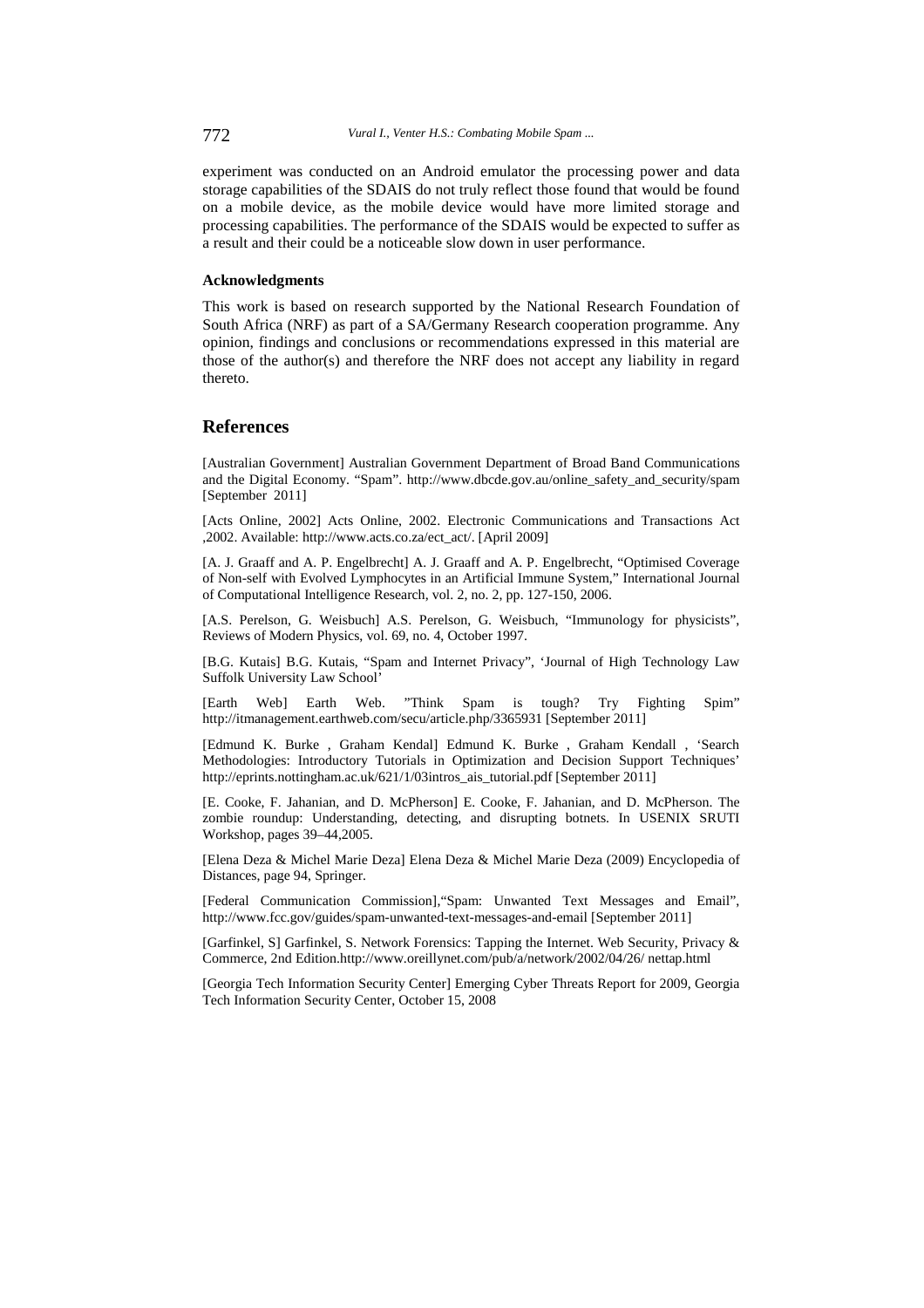[Industry Canada] Industry Canada. "Government of Canada Introduces Anti-Spam Legislation" http://www.ic.gc.ca/eic/site/ecic-ceac.nsf/eng/gv00521.html#Q1 [September 2011]

[Internet Service Providers] Internet Service Providers' Association, 2008. 'What is Spam?' Available: http://www.ispa.org.za/spam/whatisspam.shtml. [April 2009]

[Leandro N. De Castro, Fernando J. Von Zuben, Helder Kni] Leandro N. De Castro, Fernando J. Von Zuben, Helder Kni, "Artificial immune systems", 6th international conference, ICARIS 2007 pg 124

[Lee A. Segel and Irun R. Cohen] Lee A. Segel and Irun R. Cohen, editors. Design Principles for the Immune System and Other

[Marshall Brain] Marshall Brain. How your immune system works. HowStuffWorks, 2004.

Distributed Autonomous Systems. Santa Fe Institute Studies in the Sciences of Complexity. Oxford University Press, 2001.

[McFee] McFee, 2010 Available: http://vil.mcafeesecurity.com/vil/content/v\_138726.htm

[Michael Negnevitsky, Mark Jyn-Huey Lim, Jacky Hartnett, Leon Reznik] Michael Negnevitsky, Mark Jyn-Huey Lim, Jacky Hartnett, Leon Reznik Email Communications Analysis: How to Use Computational Intelligence Methods and Tools? Computational Intelligence for Homeland Security and Personal Safety, 2005. CIHSPS 2005. Proceedings of the 2005 IEEE International Conference. Orlando Florida, March 31 2005-April 1 2005, pp. 16-  $23.$ 

[PCWorld] PCWorld "Android Edges RIM, Apple as Most Popular Smartphone OS" March 4 2011 Available:

http://www.pcworld.com/article/221358/android\_edges\_rim\_apple\_as\_most\_popular\_smartpho ne\_os.html [September 2011].

[U. Aickelin, D. Dasgupta] U. Aickelin, D. Dasgupta, "Artificial Immune Systems", 2005, Springer US

[Ryan Vogt, John Aycock, and Michael J. Jacobson] Ryan Vogt, John Aycock, and Michael J. Jacobson, Jr. "Army of Botnets", Proceedings of the 2007 Network and Distributed System Security Symposium, pp. 111–123, 2007

[R. Dantu and P. Kolan] R. Dantu and P. Kolan. Detecting Spam in VoIP Networks. In Proceedings of USENIX Steps to Reducing Unwanted Traffic on the Internet Workshop (SRUTI), July 2005.

[Samples of Spam] Spam-site "Samples of Spam" http://www.spam-site.com/spamsample.shtml [September 2011]

[Security Vision from McFee Avert Labs] Security Vision from McFee Avert Labs, 2007 The Future of Security McFee, 2010 Available:

http://vil.mcafeesecurity.com/vil/content/v\_138726.htm

[Security.com] Seach Security.com "botnet (zombie army)". http://searchsecurity.techtarget.com/definition/botnet [September 2011]

[Spam Emails and Spamming] Consumer fraud reporting, "Spam Emails and Spamming", http://www.consumerfraudreporting.org/spam.php [September 2011]

[Spamhaus] Spamhaus "The Definition of Spam", http://www.spamhaus.org/definition.html [September 2011]

[Seth Thigpen] Seth Thigpen, "Investigating Botnets, Zombies, and IRC Security"